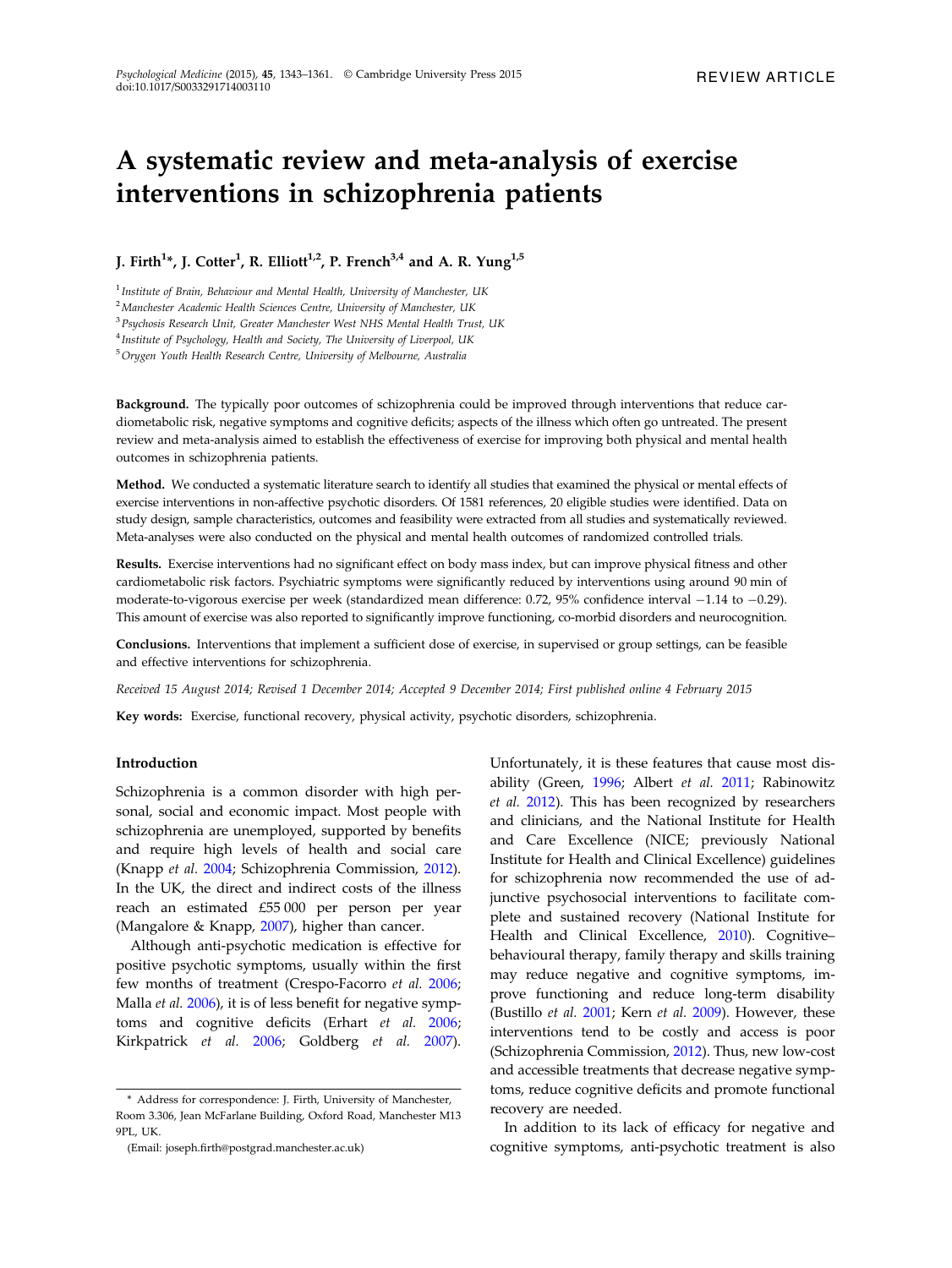associated with the 'metabolic syndrome' (Hert et al. [2009\)](#page-16-0), a cluster of co-occurring risk factors for diabetes and cardiovascular disease such as obesity, high blood pressure and hyperglycaemia (Alberti et al. [2005\)](#page-14-0). At the onset of psychotic illnesses, the prevalence of these risk factors is no different from that in the general population (Foley & Morley, [2011\)](#page-15-0). However, over the first few years of taking antipsychotics, the incidence of the metabolic syndrome increases fivefold (De Hert et al. [2008](#page-15-0)) and body weight increases by up to 15 kg (Alvarez-Jiménez et al. [2008](#page-14-0)a). This decline in physical health continues over time, and reduces the life expectancy of people with schizophrenia by 15–20 years (Hennekens et al. [2005;](#page-16-0) Laursen, [2011\)](#page-16-0).

There are therefore two pressing issues in the management of schizophrenia: the need to develop feasible interventions for negative symptoms and cognitive dysfunction, and the need to reduce physical health inequalities. Exercise is one possible candidate that could meet both of these needs. For instance, exercise can reduce symptoms in clinical depression (Cooney et al. [2013\)](#page-15-0) and improve cognitive functioning in neurological disorders (Angevaren et al. [2008;](#page-14-0) Smith et al. [2010\)](#page-17-0). The National Institute for Health and Care Excellence [\(2014](#page-16-0)) now recommends using physical activity and dietary advice to improve the physical health of people with schizophrenia, based on their recent systematic review. However, the National Institute for Health and Care Excellence [\(2014](#page-16-0)) review focused on behavioural interventions to promote healthy lifestyles, but did not evaluate the impact of directly administered exercise in schizophrenia. Furthermore, effects of physical activity on psychiatric symptoms were not considered.

Therefore, the effectiveness of exercise as a treatment for schizophrenia still needs to be established. A Cochrane review was conducted in 2010, but could not reach any strong conclusions due to the small number of trials ( $n = 3$ ) (Gorczynski & Faulkner, [2010\)](#page-15-0). Since then, many more trials have taken place. However, the currently available evidence has yet to be reviewed in full.

We conducted a systematic review and meta-analysis to provide a comprehensive summary of all exercise trials in schizophrenia, and to quantify effects on both physical and mental health. Physical outcomes include metabolic risk and physical fitness. Mental health outcomes include positive and negative symptoms, psychosocial functioning, co-morbid disorders and neurocognitive dysfunction. The feasibility of different exercise treatments will also be assessed by comparing adherence and attrition across trials. This has been overlooked in previous reviews but is a crucial factor for determining the clinical applicability of exercise in schizophrenia and informing future trial design.

# Method

## Eligibility criteria

Only original English-language, peer-reviewed research articles were included in the present review. Studies comprised entirely of participants with any non-affective psychotic disorder were considered, with no restrictions placed on the severity or duration of illness. However, studies published prior to 1994 were excluded to increase diagnostic homogeneity, since this is when the Diagnostic and Statistical Manual of Mental Disorders, fourth edition (DSM-IV) and International Classification of Diseases (ICD)-10 came into use. First-episode psychosis (FEP) studies were also eligible regardless of formal diagnostic status of participants since, in these early stages, diagnoses are often changed or postponed until temporal criteria are fulfilled (Schwartz et al. [2000](#page-17-0)).

Eligible studies must have reported the effect of exercise on at least one quantitative measure of physical or mental health. Within health research, 'exercise' is defined as any structured and repetitive physical activity that has an objective of improving or maintaining physical fitness (Caspersen et al. [1985\)](#page-15-0). Any intervention using physical activity matching this description was considered, regardless of trial design. Interventions that only used yoga, muscular relaxation or adventure activities were excluded, since their effects are theoretically derived from factors distinct from exercise. Multi-modal programmes that incorporated exercise within a broader lifestyle or psychosocial intervention were also excluded, as the effects of exercise alone cannot be determined.

# Search strategy

An electronic database search of Ovid MEDLINE, Embase, PsycINFO and the Cochrane Central Register of Controlled Trials (CENTRAL) was conducted on 1 November 2013 (with an updated search on 6 April 2014) using the following keyword search terms: 'exercise' or 'physical activity' or 'sport\*' or 'aerobic training' or 'anaerobic training' or 'endurance training' or 'resistance training' or 'walking' or 'muscle strengthening' and 'psychotic' or 'psychosis' or 'psychoses' or 'schizo\*' and 'intervention' or 'treatment' or 'trial' or 'program\*'. The reference lists of retrieved articles were searched to identify any additional papers.

## Study selection and data extraction

Two reviewers (J.F. and J.C.) independently screened articles for eligibility; disagreements were resolved through discussion. A systematic tool was developed, and quantitative data from each study were extracted and categorized into the following domains: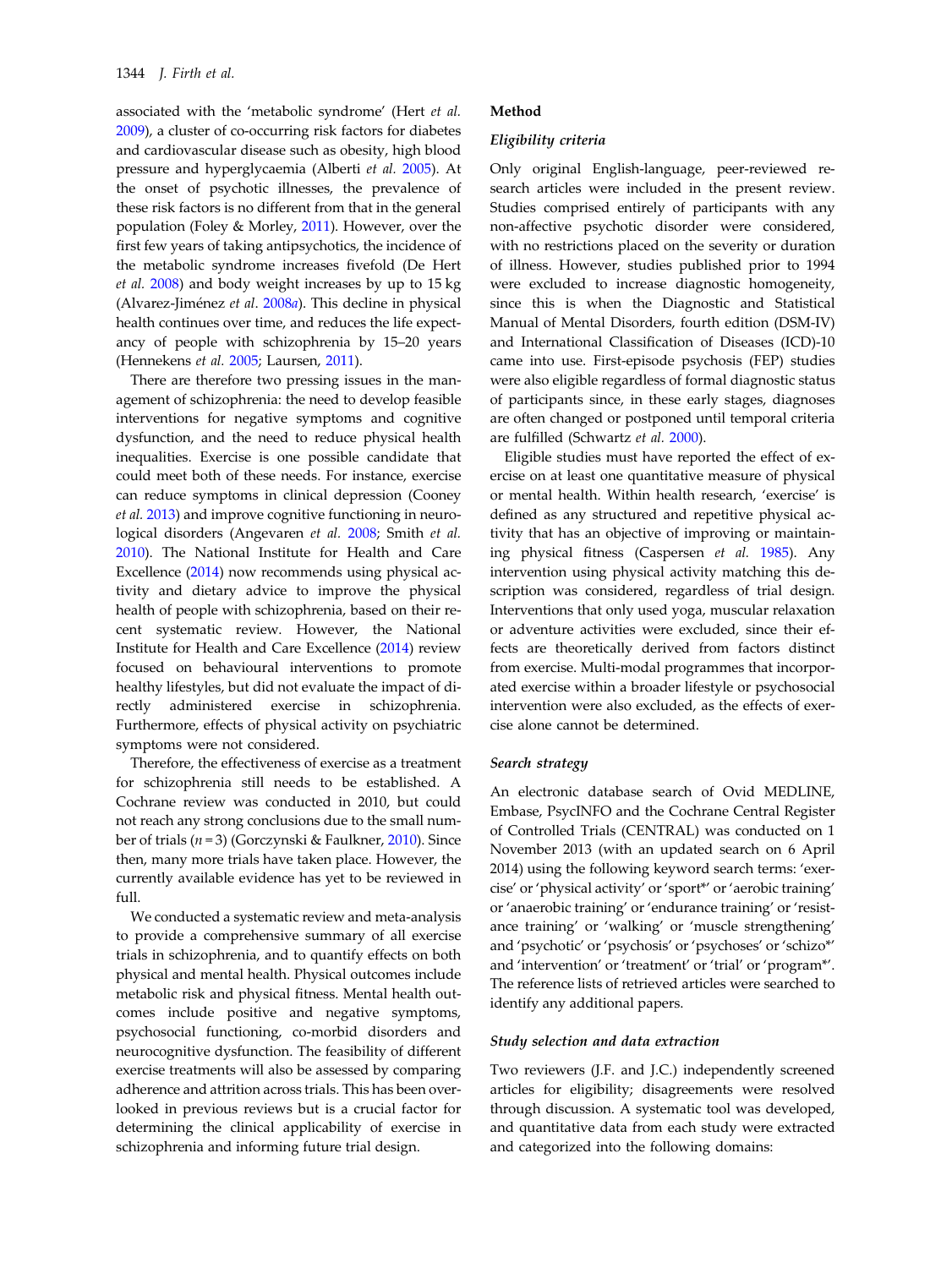- P1: metabolic health body composition and cardiometabolic risk factors;
- P2: physical fitness cardiorespiratory fitness and physical capacities;
- M1: psychiatric symptoms positive, negative and general symptoms;
- M2: functioning and disability quality of life (QoL), socio-occupational functioning and overall illness severity;
- M3: co-morbid disorders specific or subscale measures of depression/anxiety;
- M4: neurocognitive effects brain structure and neurocognitive functioning.

Secondary data on sample characteristics, study design, exercise details, adherence and attrition were also extracted to examine factors that may alter the effectiveness or feasibility of exercise.

# Meta-analysis

Meta-analyses were conducted to examine effects on body mass index (BMI) and psychiatric symptoms, as these were the most commonly reported physical and mental health outcomes. Although single-arm studies, non-randomized trials and randomized controlled trials (RCTs) were all included within the review, only RCTs were used in the meta-analyses (to increase the validity of findings).

All analyses were performed in Review Manager 5, the recommended meta-analytic software of the Cochrane Collaboration (Higgins & Green, [2008](#page-16-0)). The risk of bias for each RCT was also assessed using the Cochrane's Collaboration respective tool (Higgins et al. [2011\)](#page-16-0). This examines six different aspects of trial methodology that could potentially introduce bias; summaries are presented in the Appendix [\(Figs A1](#page-18-0) and [A2](#page-18-0)). To quantify the amount of variation in studies' effect estimates due to heterogeneity, the  $I^2$  test was used. These values can be described as small (0–25%), medium (25–50%) or large (>50%). Due to the considerable variation across exercise studies, a random-effects model (based on the method of DerSimonian & Laird, [1986\)](#page-15-0) was applied throughout. This accounts for variation through providing conservative estimates adjusted in relation to the extent of heterogeneity.

When pooling outcomes data across studies, effects on BMI were calculated by pooling mean differences. Standardized mean difference (SMDs) was used for psychiatric symptoms, to allow for integration of various assessment measures. In both cases, effects were calculated by comparing change in the exercise condition with change in the control condition(s). In studies with more than two conditions, all data from non-exercise conditions were pooled into a single comparator group (Higgins & Green, [2008\)](#page-16-0).

## Results

The database search returned 2275 results, providing 1581 unique citations after duplicates were removed. A further 1521 articles were excluded at the title– abstract stage. For the remaining 60, the full paper was sought. Of these, 20, reporting data from 17 different trials, met full eligibility criteria and were included in the review. Searching the reference lists of eligible studies did not identify any additional eligible studies. The full study selection process is shown in [Fig. 1.](#page-3-0)

We could not evaluate publication bias using the Cochrane test for funnel plot asymmetry, since fewer than 10 studies were included in each analysis (Higgins et al. [2011\)](#page-16-0). To address publication bias, we applied our initial search terms to four 'grey literature' databases (MetaRegistry of Controlled Trials, Index to Thesis, Health Management Information Consortium and OpenGrey). The search returned 227 results, although 203 articles were removed by screening titles and deleting duplicates (including those from the main search). For the remaining 14 studies, all available details were examined and trial protocols were sought. This information revealed that all of these would be excluded from our review due to an ineligible sample  $(n=1)$ , ineligible intervention  $(n=8)$  or both  $(n=5)$ . Therefore, there is no evidence of existing unpublished trials that would influence our results.

## Study characteristics

Across all 17 trials, the total number of participants with non-affective psychotic disorders was 659. The median age was 33 years (range = 25–52 years). The median illness duration was 10 years. Only one study used a FEP sample (less than 5 years illness duration).

Of the trials, four implemented exercise as a physical activity control for assessing the effects of yoga (Duraiswamy et al. [2007;](#page-15-0) Behere et al. [2011;](#page-15-0) Varambally et al. [2012;](#page-17-0) Manjunath et al. [2013](#page-16-0)). The 13 other trials investigated the benefits of exercise, with primary outcomes of physical health ( $n = 5$ ), mental health ( $n = 5$ ) or both ( $n = 3$ ). Of the trials, 10 described themselves as pilots, with five stating their primary objective as assessing the feasibility of exercise (Archie et al. [2003](#page-14-0); Marzolini et al. [2009;](#page-16-0) Dodd et al. [2011](#page-15-0); Abdel-Baki et al. [2013;](#page-14-0) Bredin et al. [2013](#page-15-0)).

International physical activity guidelines structure their recommendations around time spent exercising at a moderate or vigorous intensity per week (World Health Organization, [2010](#page-17-0); Garber et al. [2011](#page-15-0)). Therefore, we recorded the amount of moderate or vigorous exercise applied by each exercise intervention per week, in order to provide an approximate measure of exercise quantity across studies. Moderate-tovigorous exercise constitutes activities such as jogging,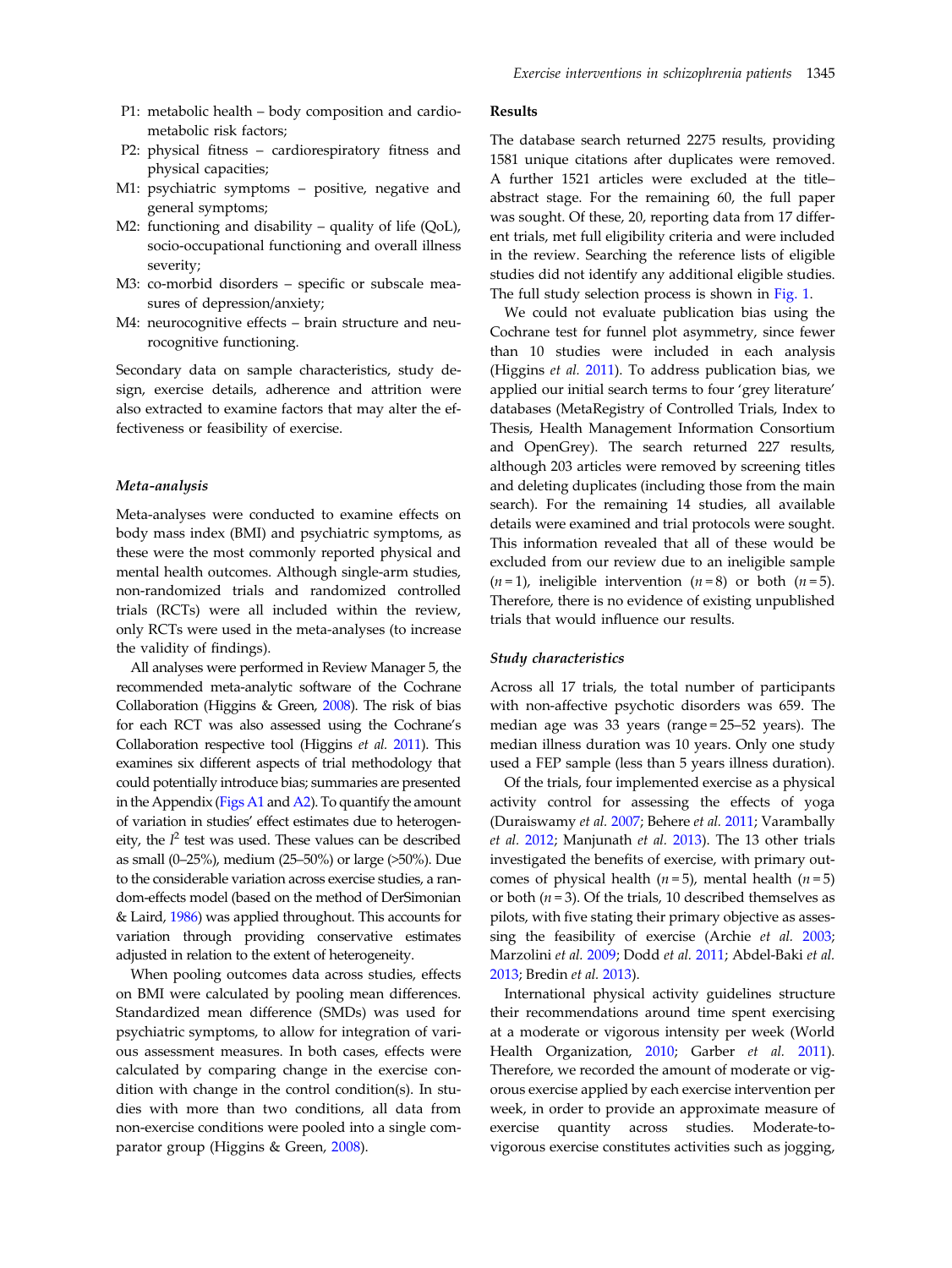1346 J. Firth et al.

<span id="page-3-0"></span>

Fig. 1. Preferred Reporting Items for Systematic Reviews and Meta-Analyses (PRISMA) flow diagram.

cycling, sports or resistance training, while stretching, warm-ups or self-paced walking are classified as low intensity (World Health Organization, [2010](#page-17-0); Garber et al. [2011\)](#page-15-0). In all, 15 trials specified some moderateto-vigorous intensity exercise. The median amount was 75 min per week (mean 72 min, range 25–160 min).

Of the trials, 11 were RCTs. Risk of bias assessments are presented in the Appendix [\(Figs A1](#page-18-0) and [A2\)](#page-18-0). To summarize, nine used adequate random sequence generation, six had allocation concealment procedures, six stated that assessors were blinded to intervention status and eight may have been affected by attrition or reporting bias. As only one study used an intention-to-treat analysis, our analyses were based on per-protocol outcome data. Due to the very limited number of randomized trials, all RCTs were included in our analyses, regardless of their bias assessment.

# Physical health outcomes ([Table 1](#page-4-0))

# P1: markers of metabolic health

Of the 11 trials assessing physical health, 10 observed significant improvement from exercise in at least one measure. Body weight (or BMI) was the most common measure of physical health. This was examined in nine studies, four of which were RCTs. The pooled mean difference from the RCTs (Beebe et al. [2005;](#page-15-0) Marzolini et al. [2009](#page-16-0); Battaglia et al. [2013;](#page-14-0) Scheewe et al. [2013](#page-17-0)a) was calculated using the random-effects model, and it was found that exercise did not significantly reduce BMI across 80 participants [mean difference =  $-0.98 \text{ kg/m}^2$ ; 95% confidence interval (CI)  $-3.17$  to  $1.22 \text{ kg/m}^2$ ] ([Fig. 2\)](#page-8-0).

Six non-randomized trials also reported body weight/BMI. Two studies observed a significant reduction in body weight from group training programmes (Dodd et al. [2011](#page-15-0); Bredin et al. [2013\)](#page-15-0). Two other studies, using solitary exercise, observed clinically significant improvements among the few participants who attended exercise sessions, but experienced very high attrition (Archie et al. [2003;](#page-14-0) Abdel-Baki et al. [2013\)](#page-14-0). Two further studies, using high-intensity inter-val training (Heggelund et al. [2011\)](#page-15-0) and maximal strength training (Heggelund et al. [2012](#page-15-0)), observed no change in body weight.

Findings were inconsistent for several other measures of metabolic health. This was the case both within and between studies. For example, Bredin et al. ([2013\)](#page-15-0) and Abdel-Baki et al. [\(2013](#page-14-0)) reported substantial decreases in waist circumference, while others observed no change (Marzolini et al. [2009](#page-16-0); Scheewe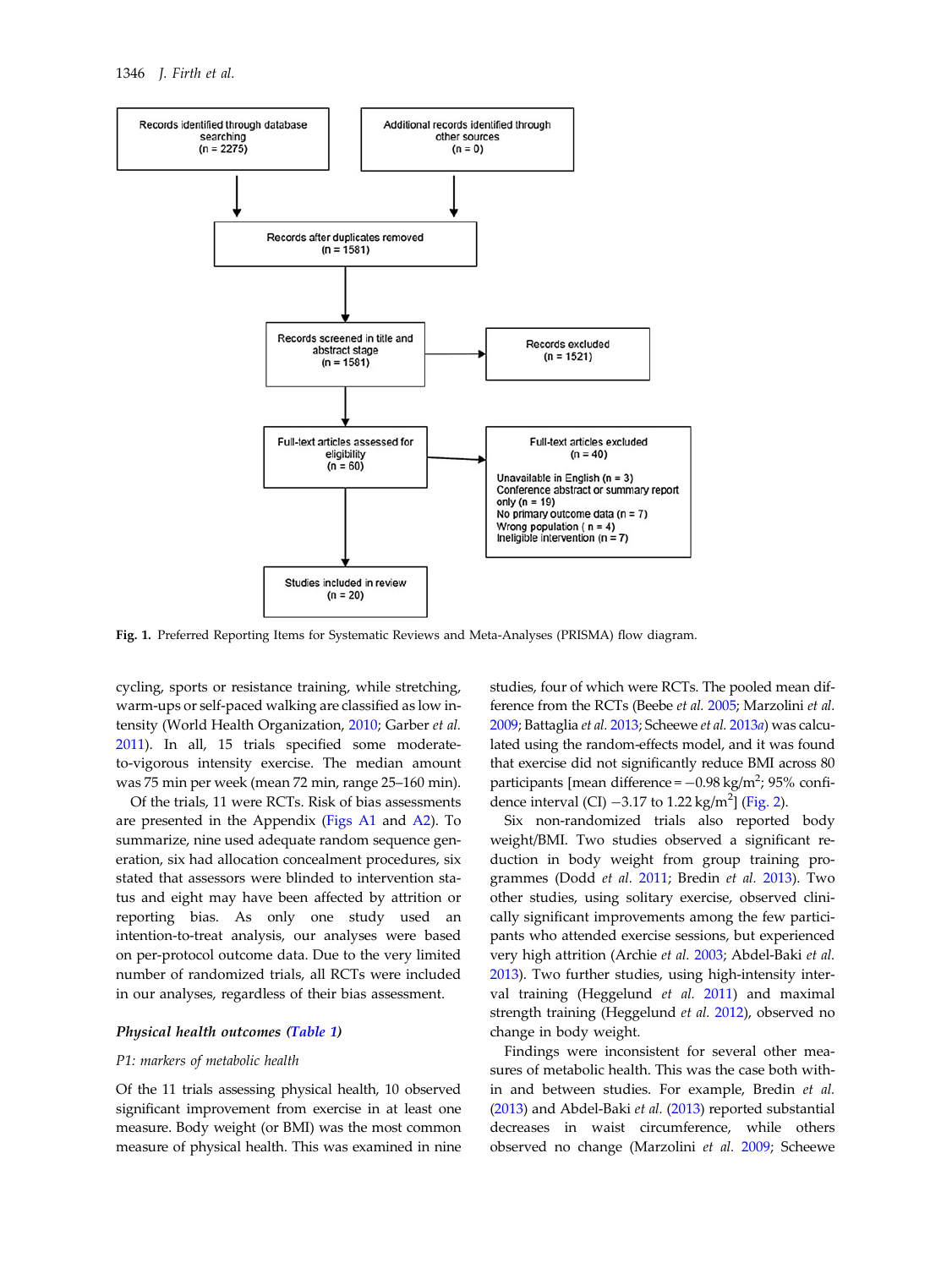#### <span id="page-4-0"></span>**Table 1.** Outcomes of exercise trials in psychotic disorders

| Study                       | Primary<br>outcomes                                                          | Patient<br>group | Mean age,<br>years | Duration of<br>illness, years | Study arms                                                    | RCT, yes/no) | Key findings                                                                                                                                                                                                                                                                                                                                                                                                                                                      |
|-----------------------------|------------------------------------------------------------------------------|------------------|--------------------|-------------------------------|---------------------------------------------------------------|--------------|-------------------------------------------------------------------------------------------------------------------------------------------------------------------------------------------------------------------------------------------------------------------------------------------------------------------------------------------------------------------------------------------------------------------------------------------------------------------|
| Abdel-Baki<br>et al. (2013) | Feasibility of<br>exercise, and<br>effects on<br>metabolic<br>health/fitness | FEP              | 25                 | About 3.6                     | Aerobic interval<br>training $(n=25)$<br>No control           | No           | Participants completing the programme had:<br>P1: reduced body weight ( $\downarrow$ 1 kg), WC ( $\downarrow$ 4.3 cm <sup>*</sup> ) and<br>resting heart rate ( $\downarrow$ 8.6 bpm*)<br>P2: improved CV fitness ( $\uparrow$ 38%* in V <sub>O2max</sub> )<br>M2: no change in psychosocial functioning (GAF, SOFAS)<br>or illness severity (CGI-S)                                                                                                              |
| Acil et al. (2008)          | Effects on QoL<br>and psychotic<br>symptoms                                  | SZ               | 30                 | About 10                      | Aerobic exercise<br>$(n = 15)$<br>TAU control<br>$(n = 15)$   | Yes          | Only changes from baseline were reported. TAU group<br>showed no significant change<br>M1: exercise decreased positive and negative symptoms<br>( $\downarrow$ 38%* SAPS, $\downarrow$ 41% SANS*)<br>M2: exercise improved mental and physical QoL ( $\uparrow$ 14%*<br>in WHO-QOL-BREF mental and physical subscales) and<br>overall mental health ( $\downarrow$ 40% BSI*)<br>M3: exercise improved in BSI subscale anxiety, but had no<br>effect on depression |
| Archie et al.<br>(2003)     | Adherence to<br>unsupervised<br>exercise                                     | SZ<br>SZ-AF      | 27                 | N/R                           | Gym access $(n=10)$<br>TAU $(n=10)$                           | No.          | P1: participants gained a mean of 2 kg over the<br>intervention period. However, the one who adhered to<br>recommended exercise significantly reduced body weight<br>$(-15 \text{ kg})$                                                                                                                                                                                                                                                                           |
| Battaglia et al.<br>(2013)  | Effects on fitness<br>and QoL                                                | SZ<br>SZ-AF      | 36                 | N/R                           | Soccer training<br>$(n = 10)$<br>TAU control<br>$(n = 8)$     | Yes          | P1: soccer training decreased body weight/BMI more than<br>TAU control $(\Delta 5.4\%)^*$<br>P2: soccer training improved functional exercise<br>capability (30 m <sup>*</sup> sprint)<br>M2: soccer training improved QoL more than TAU<br>control ( $\uparrow$ 10.6%* SF-12)                                                                                                                                                                                    |
| Beebe et al.<br>(2005)      | Effects on fitness,<br>body weight<br>and psychotic<br>symptoms              | SZ<br>SZ-AF      | 52                 | N/R                           | Treadmill walking<br>$(n=6)$<br>Waitlist control<br>$(n = 6)$ | Yes          | P1: treadmill walking reduced body fat (3.7%* v. 0.02%<br>control)<br>P2: treadmill walking improved CV fitness ( $\uparrow$ 11%**<br>walking distance, v. 4% control)<br>M1: treadmill walking reduced psychotic symptom<br>severity compared with TAU ( $\Delta$ 19% <sup>**</sup> PANSS total)                                                                                                                                                                 |
| Behere et al.<br>(2011)     | Effects of yoga<br>on facial<br>emotion<br>recognition                       | SZ               | 32                 | About 10                      | Yoga $(n=34)$<br>NFP $(n=31)$<br>Waitlist $(n=26)$            | Yes          | Note: yoga showed significantly greater effects than<br>exercise (NFP) in all measures<br>M1: no change in psychotic symptoms in NFP or waitlist<br>control (PANSS)                                                                                                                                                                                                                                                                                               |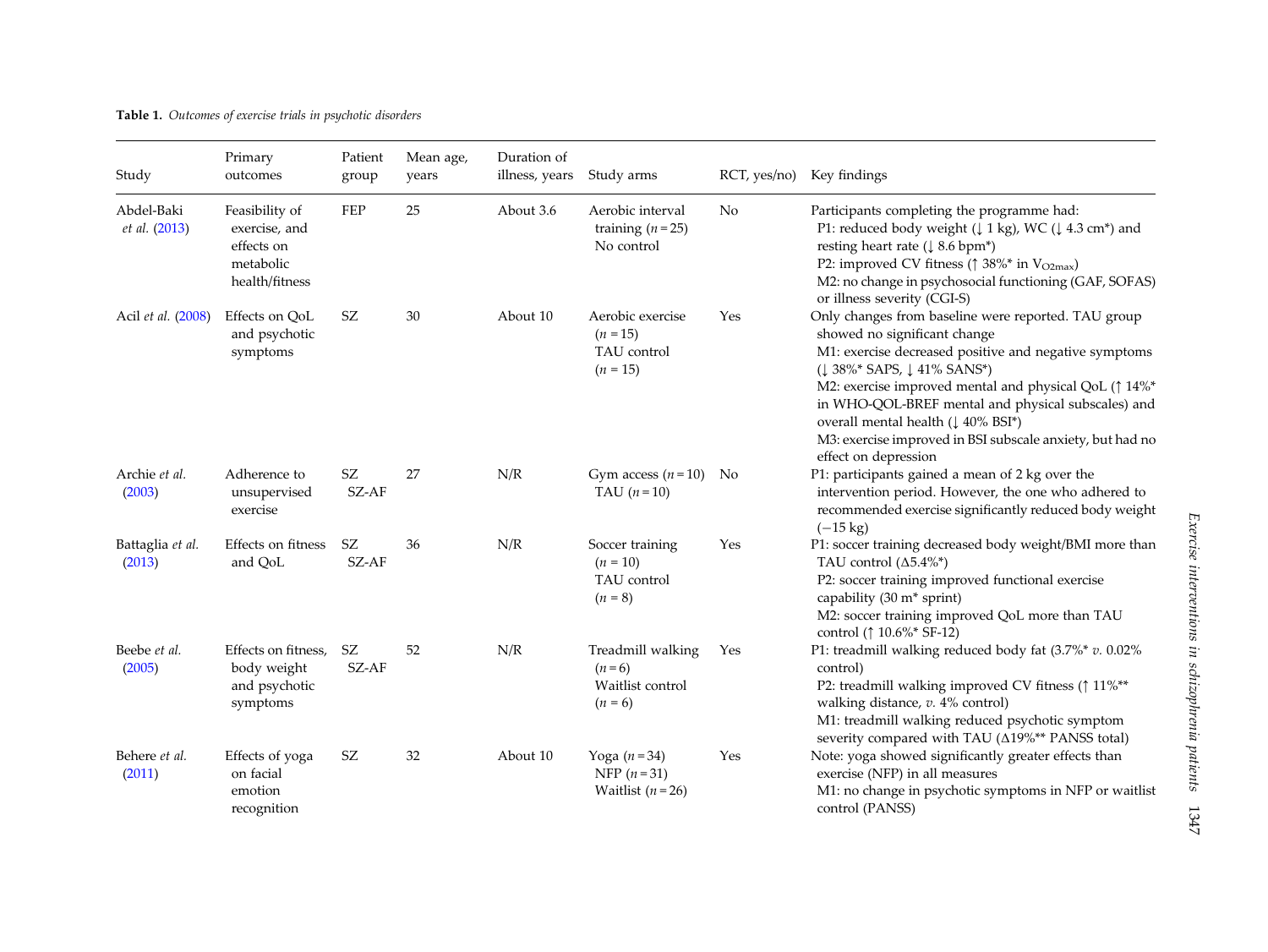Table 1 (cont.)

| Study                                                   | Primary<br>outcomes                                                                          | Patient<br>group                                    | Mean age,<br>years | Duration of<br>illness, years | Study arms                                                 |     | RCT, yes/no) Key findings                                                                                                                                                                                                                                                                                                                                                                                                         |
|---------------------------------------------------------|----------------------------------------------------------------------------------------------|-----------------------------------------------------|--------------------|-------------------------------|------------------------------------------------------------|-----|-----------------------------------------------------------------------------------------------------------------------------------------------------------------------------------------------------------------------------------------------------------------------------------------------------------------------------------------------------------------------------------------------------------------------------------|
| Bredin et al.<br>(2013)                                 | The risk of CV<br>disease in SZ,<br>and feasibility                                          | SZ.                                                 | 31                 | N/R                           | Aerobic-resistance<br>training $(n=13)$<br>No control      | No  | M2: no significant change in social functioning in NFP or<br>waitlist control (SOFS)<br>Before-and-after comparisons showed:<br>P1: reduction in weight ( $\downarrow$ 3 kg <sup>**</sup> ), WC ( $\downarrow$ 6.6 cm <sup>**</sup> ) and<br>blood pressure                                                                                                                                                                       |
|                                                         | of exercise for<br>reducing this                                                             |                                                     |                    |                               | Group aerobic<br>No                                        |     | P2: improvement in CV fitness ( $\uparrow$ 12%** V <sub>O2max</sub> , $\uparrow$ time to<br>exhaustion, ↑ power)<br>M1: reduction in psychotic symptom severity ( $\downarrow$ 15.8%**<br>PANSS total)                                                                                                                                                                                                                            |
| Dodd et al.<br>(2011)                                   | Feasibility of<br>exercise, and<br>effects on body<br>weight                                 | SZ<br>$\ensuremath{\mathsf{SZ}\text{-}\mathsf{AF}}$ | 46                 | >10                           | programme $(n=8)$<br>No control                            |     | Before-and-after comparisons showed:<br>P1: reduction in body weight ( $\downarrow$ 2.4%*) and BMI ( $\downarrow$ 2.2%*)<br>P2: improvement in CV fitness ( $\uparrow$ 11% V <sub>O2max</sub> )<br>M1: no significant change in psychotic symptom severity<br>(↑ 6.2% PANSS-P, ↓ 6.7% PANSS-N, ↓ 6.4% PANSS-G)                                                                                                                    |
| Duraiswamy<br>et al. (2007)                             | Efficacy of yoga<br>as an adjunctive<br>treatment for<br>reducing<br>psychiatric<br>symptoms | SZ                                                  | 32                 | About 7                       | Yoga $(n=31)$<br>NFP $(n = 30)$                            | Yes | Note: yoga resulted in significantly more improvement<br>than NFP across all measures<br>M1: NFP reduced positive and negative psychotic<br>symptoms from baseline ( $\downarrow$ 24% PANSS-P, $\downarrow$ 18%*<br>PANSS-N, ↓ 21%* PANSS total)<br>M2: NFP improved socio-occupational functioning from<br>baseline ( $\downarrow$ 23%* SOFS)<br>M3: NFP reduced depression from baseline ( $\downarrow$ 21%*<br>PANSS subscale) |
| Pajonk et al.<br>(2010), Falkai<br><i>et al.</i> (2013) | Effects of<br>exercise on<br>fitness,<br>symptoms,<br>cognition and<br>hippocampal<br>volume | <b>SZ</b>                                           | 35                 | About 10.4                    | Aerobic exercise<br>$(n=13)$<br>Table football<br>$(n=11)$ | Yes | P2: exercise improved fitness more than table football<br>( $\Delta 10\%$ power, $\Delta 8\%$ V <sub>O2max</sub> )<br>M1: exercise reduced psychotic symptoms more than<br>table football ( $\Delta$ 22%* PANSS)<br>M4: exercise increased verbal STM ( $\uparrow$ 34%*) and<br>hippocampal volume ( $\uparrow$ 12%*) more than table football.<br>Increases in brain volume correlated with fitness $(r =$<br>$0.83^{*}$         |
| Gholipour et al.<br>(2012)                              | Effect of exercise<br>and<br>behavioural                                                     | SZ                                                  | 41                 | N/R                           | Exercise $(n=15)$<br>Behavioural                           | Yes | M1: exercise reduced negative symptoms more than TAU<br>( $\downarrow$ 30% SANS*). However, there was a greater effect from<br>behavioural therapy ( $\downarrow$ 47% SANS*)                                                                                                                                                                                                                                                      |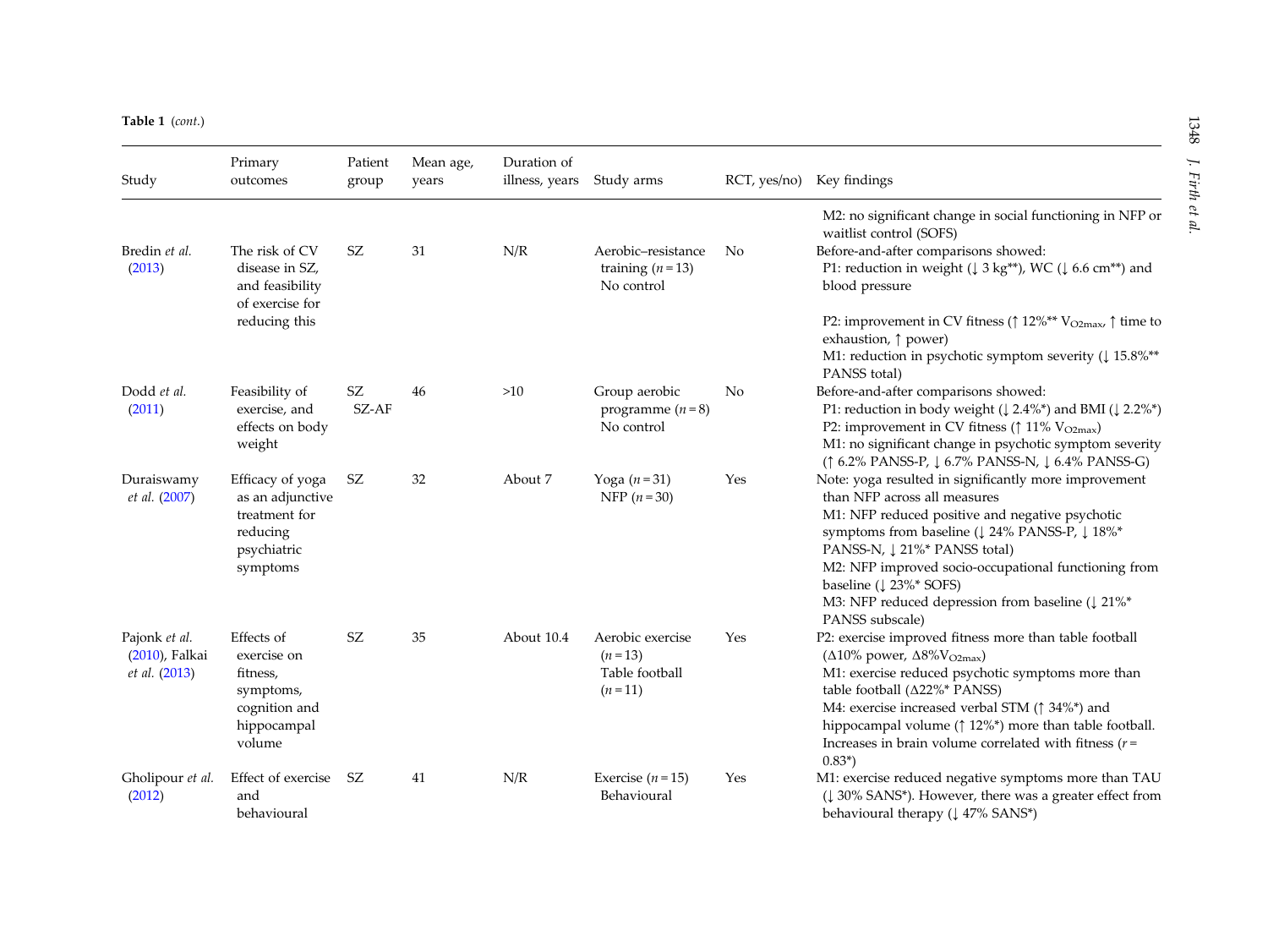|                                                                                            | therapy on<br>negative<br>symptoms                                                                        |                                               |    |           | therapy $(n=15)$<br>TAU $(n=15)$                                            |     |                                                                                                                                                                                                                                                                                                                                                                                                                                                            |
|--------------------------------------------------------------------------------------------|-----------------------------------------------------------------------------------------------------------|-----------------------------------------------|----|-----------|-----------------------------------------------------------------------------|-----|------------------------------------------------------------------------------------------------------------------------------------------------------------------------------------------------------------------------------------------------------------------------------------------------------------------------------------------------------------------------------------------------------------------------------------------------------------|
| Heggelund<br><i>et al.</i> (2011)                                                          | Effects of HIT on<br>walking ability<br>and CV risk<br>factors                                            | SZ<br>SZ-AF<br><b>DD</b>                      | 34 | About 8.7 | $HIT (n = 16)$<br>Computer games<br>control $(n=9)$                         | No  | P1: HIT improved HDL-cholesterol. No significant<br>changes in weight/BMI<br>P2: HIT improved CV fitness ( $\uparrow$ 12% V <sub>O2</sub> *) and walking<br>efficiency († 12% E-net*)<br>M1: no significant change in psychotic symptom severity<br>(PANSS)<br>M2: no significant change in QoL (SF-36)<br>M3: no significant change in depression (CGSS)                                                                                                  |
| Heggelund<br>et al. (2012)                                                                 | Effect of strength<br>training on gait<br>deficits                                                        | SZ<br>SZ-AF<br>DD                             | 38 | About 14  | Strength training<br>$(n=7)$<br>Computer games<br>control $(n=9)$           | No  | P1: no significant change in body weight/BMI<br>P2: strength training increased strength ( $\downarrow$ 38%*), walking<br>efficiency ( $\uparrow$ 3.4% E-net*)<br>M1: no significant change in psychotic symptoms<br>(PANSS)<br>M2: no significant change in QoL (SF-36)                                                                                                                                                                                   |
| Manjunath et al.<br>(2013)                                                                 | Efficacy of yoga<br>as an adjunctive<br>treatment for<br>reducing<br>psychiatric<br>symptoms              | SZ                                            | 32 | About 9   | Yoga $(n=44)$<br>Exercise $(n=44)$                                          | Yes | Note: yoga resulted in significantly more improvement<br>than exercise in all measures<br>M1: exercise reduced positive and negative symptoms<br>from baseline ( $\downarrow$ 51% PANSS*)<br>M2: exercise reduced overall mental illness from baseline<br>$(135\%$ * CGI-S)<br>M3: exercise reduced depression from baseline ( $\downarrow$ 56%*<br>HAMD)                                                                                                  |
| Marzolini et al.<br>(2009)                                                                 | Feasibility of<br>using aerobic-<br>resistance<br>training for<br>fitness and<br>overall mental<br>health | SZ<br>SZ-AF                                   | 45 | N/R       | Aerobic-resistance<br>training $(n=7)$<br>TAU control<br>$(n=6)$            | Yes | P1: aerobic-resistance had no significant effect on BMI or<br><b>WC</b><br>P2: aerobic-resistance increased fitness ( $\Delta$ 13%* walk test)<br>and strength ( $\uparrow$ 21%*)<br>M2: aerobic-resistance improved overall mental health<br>from baseline (15%* MHI)<br>M3: aerobic-resistance improved depression (25% MHI<br>subscale). This change was non-significant, but increased<br>fitness did correlate with reduced depression ( $r = 0.9$ *) |
| Scheewe et al.<br>$(2013a)$ ,<br>Scheewe et al.<br>$(2013b)$ ,<br>Scheewe et al.<br>(2012) | Efficacy of<br>exercise for<br>improving<br>fitness,<br>symptoms and<br>brain volume                      | $\ensuremath{\mathrm{SZ}}$<br>SZ-AF<br>$SZ-P$ | 30 | About 7   | Aerobic-resistance<br>training $(n=31)$<br>Occupational<br>therapy $(n=32)$ | Yes | In comparison with occupational therapy:<br>P1: exercise decreased triglycerides ( $\downarrow$ 13.5%) but had no<br>effect on BMI, HDL or WC<br>P2: exercise increased CV fitness ( $\Delta$ 13%* peak work rate,<br>$\Delta 9\%$ V <sub>O2max</sub> )                                                                                                                                                                                                    |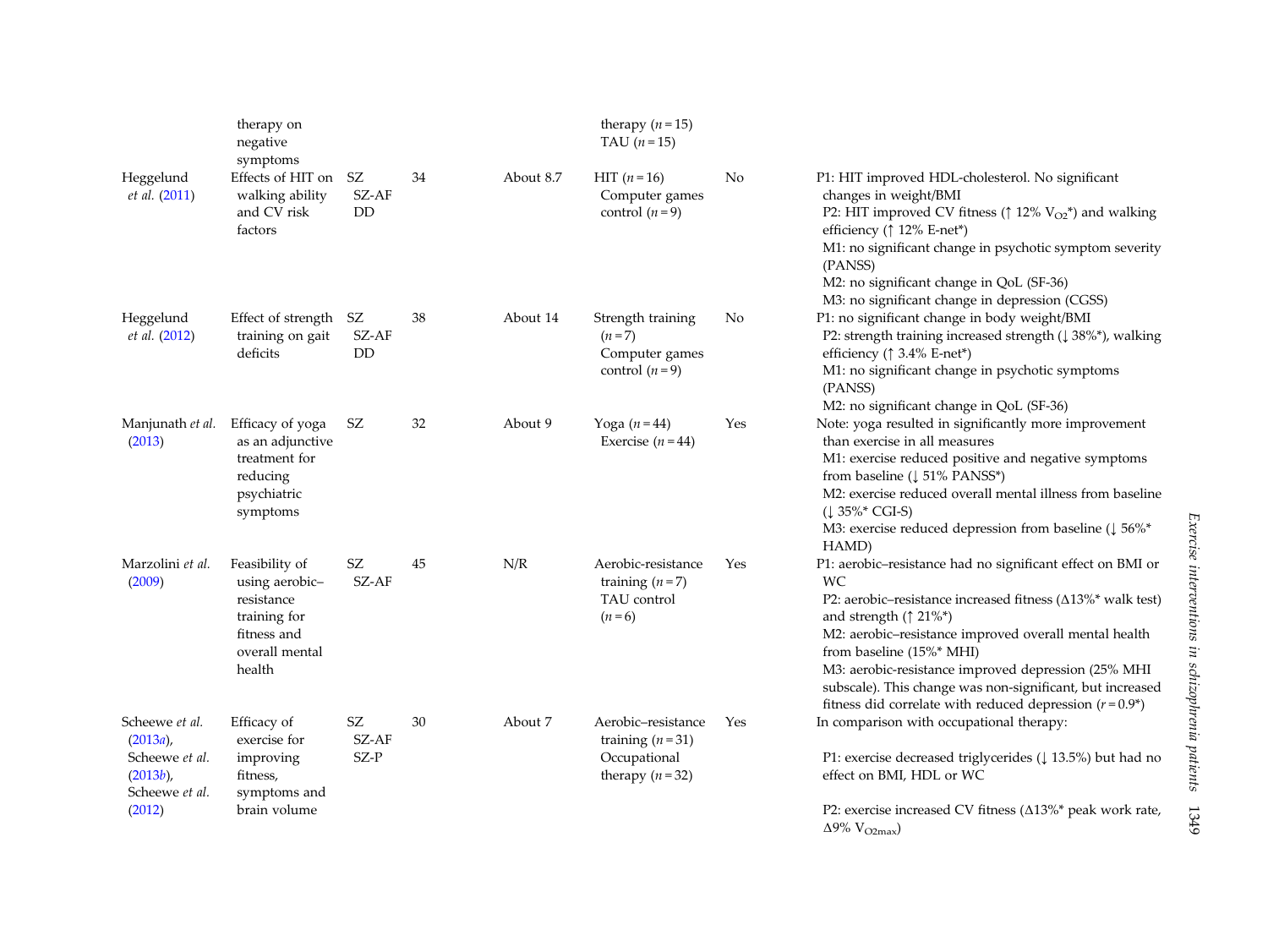| Study                              | Primary<br>outcomes                                                                          | Patient<br>group | Mean age,<br>years | Duration of<br>illness, years | Study arms                                             |     | RCT, yes/no) Key findings                                                                                                                                                                                                                                                                                                                                                                                                                                        |
|------------------------------------|----------------------------------------------------------------------------------------------|------------------|--------------------|-------------------------------|--------------------------------------------------------|-----|------------------------------------------------------------------------------------------------------------------------------------------------------------------------------------------------------------------------------------------------------------------------------------------------------------------------------------------------------------------------------------------------------------------------------------------------------------------|
|                                    |                                                                                              |                  |                    |                               |                                                        |     | M1: exercise reduced psychotic symptoms ( $\downarrow$ 20.7% v.<br><b>13.3% PANSS*)</b><br>M2: exercise reduced 'need of care' ( $\downarrow$ 22% v. $\downarrow$ 4% CAN*)<br>M3: exercise reduced depression ( $\downarrow$ 36.6% v. $\downarrow$ 4.4%<br>MADRS <sup>*</sup> )                                                                                                                                                                                  |
| Varambally<br><i>et al.</i> (2012) | Efficacy of yoga<br>as an adjunctive<br>treatment for<br>reducing<br>psychiatric<br>symptoms | SZ               | 33                 | About 10                      | Yoga $(n = 47)$<br>NFP $(n = 37)$<br>Waitlist $(n=36)$ | Yes | M4: there were no significant changes in brain volume.<br>However, changes in brain volume correlated<br>significantly with increased CV fitness<br>Note: yoga produced greater improvement than exercise<br>across all measures<br>M1: NFP had no effect on psychotic symptoms in<br>comparison with waitlist control ( $\downarrow$ 13% v. $\downarrow$ 9% PANSS<br>total)<br>M2: NFP improved socio-occupational functioning<br>$(17\%^*$ SOFS v. 9% control) |

RCT, Randomized controlled trial; FEP, first-episode psychosis; P1, metabolic health;  $\downarrow$ , decrease; WC, waist circumference; bpm, beats per min; P2, physical fitness; CV, cardiovascular;  $\uparrow$ , increase; V<sub>O2max</sub>, maximal oxygen consumption; M2, functioning and disability; GAF, Global Assessment of Functioning; SOFAS, Social Occupational Functioning Assessment Scale; CGI-S, Clinical Global Impressions Severity; QoL, quality of life; SZ, schizophrenia; TAU, treatment as usual; M1, psychiatric symptoms; SAPS, Scale for Assessment of Positive Symptoms; SANS, Scale for Assessment of Negative Symptoms; WHO-QOL-BREF, World Health Organization Quality of Life Abbreviated; BSI, Brief Symptom Inventory; M3, co-morbid disorders; SZ-AF, schizo-affective disorder; N/R, not reported; BMI, body mass index; SF-12, Short Form Health Survey – <sup>12</sup> items; PANSS, Positive and Negative Syndrome Scale; NFP, National Fitness Corps Programme; SOFS, Socio-Occupational Functioning Scale; PANSS-P, Positive and Negative Syndrome Scale, positive symptoms scale; PANSS-N, Positive and Negative Syndrome Scale, negative symptoms scale; PANSS-G, Positive and Negative Syndrome Scale; general scale; M4, neurocognitive effects; STM, short-term memory; HIT, high-intensity training; DD, delusional disorder; HDL, high-density lipoprotein; E-Net, net efficiency of walking; SF-36, Short Form Health Survey – 36 items; CGSS, Calgary Depression Scale for Schizophrenia; HAMD, Hamilton Depression Rating Scale; MHI, Mental Health Inventory; SZ-P, schizophreniform disorder; CAN, Camberwell Assessment of Need; MADRS, Montgomery–Åsberg Depression Rating Scale.

 $*$   $p$  < 0.05;  $**$  reported as 'clinically significant' improvement.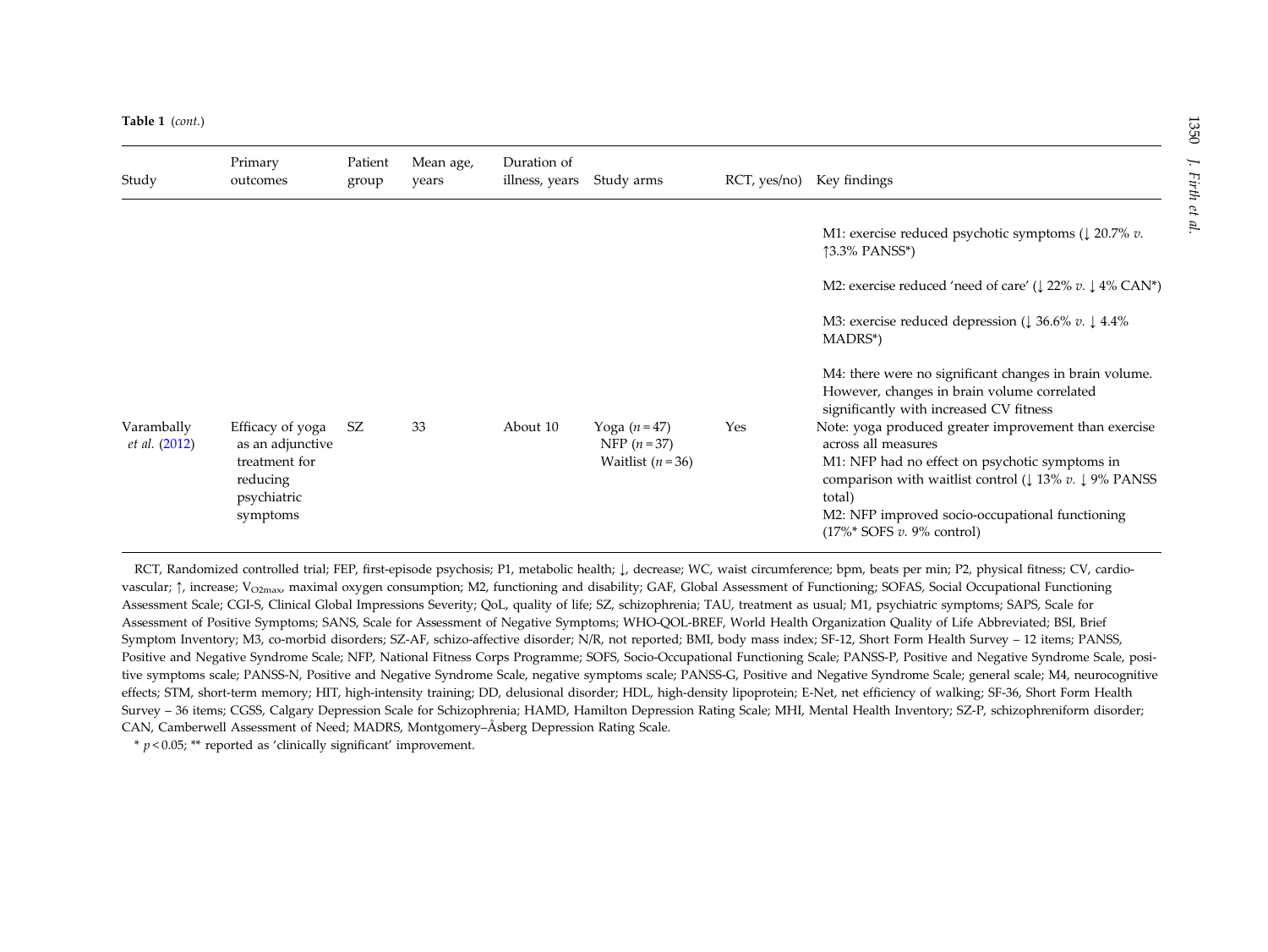<span id="page-8-0"></span>

Fig. 2. Forest plot showing change in body mass index in exercise and control conditions. SD, Standard deviation; IV, inverse variance; CI, confidence interval; df, degrees of freedom.

et al. [2013](#page-16-0)a). Heggelund et al. ([2011\)](#page-15-0) reported improvement in high-density lipoprotein (HDL) levels with no change in triglycerides, while Scheewe et al. ([2013](#page-16-0)a) reported the opposite of this (i.e. improved triglycerides with no change in HDL).

# P2: physical fitness

Seven studies used  $V_{O2max}$  as an assessment of fitness (Pajonk et al. [2010](#page-16-0); Dodd et al. [2011;](#page-15-0) Heggelund et al. [2011,](#page-15-0) [2012;](#page-15-0) Abdel-Baki et al. [2013;](#page-14-0) Bredin et al. [2013](#page-15-0); Scheewe et al. [2013](#page-16-0)a), which measures maximal oxygen consumption and reflects overall aerobic capacity. Three studies reported clinically significant increases in  $V_{\text{O2max}}$  (Dodd *et al.* [2011](#page-15-0); Heggelund *et al.* 2011; Abdel-Baki et al. [2013](#page-14-0)), defined as sufficient to reduce cardiovascular disease risk by 15%, and mortality by 20% (Myers et al. [2004](#page-16-0); Kodama et al. [2009](#page-16-0)). These improvements occurred in as little as 8 weeks. Eight studies reported other fitness outcomes: seven of these observed significant increases in running/walking capacities (Beebe et al. [2005](#page-15-0); Heggelund et al. [2011,](#page-15-0) [2012](#page-15-0); Battaglia et al. [2013\)](#page-14-0) and power output/ strength (Marzolini et al. [2009](#page-16-0); Heggelund et al. [2012](#page-15-0); Bredin et al. [2013;](#page-15-0) Scheewe et al. [2013](#page-16-0)a).

#### Mental health outcomes ([Table 1](#page-4-0))

## M1: psychiatric symptoms

Of the trials, 16 provided data for effects on mental health. The most commonly assessed mental health outcome was total change in positive and negative symptoms. For the eight RCTs examining total symptoms scores (357 participants), the pooled SMD was calculated, and showed no significant effect of exercise  $(SMD = -0.16, 95\% \text{ CI } -0.51 \text{ to } 0.18)$  [\(Fig. 3\)](#page-9-0). There was also substantial heterogeneity between studies  $(I^2 = 54\%)$ . However, four of these eight trials implemented exercise only as a 'physical activity control' for yoga (Duraiswamy et al. [2007;](#page-15-0) Behere et al. [2011;](#page-15-0) Varambally et al. [2012;](#page-17-0) Manjunath et al. [2013\)](#page-16-0) and their exercise interventions consisted almost entirely of low-intensity exercise such as walking, stretches and postures.

Therefore, a sensitivity analysis was performed to exclude these interventions, and thus investigate the effects of moderate-to-vigorous exercise on psychiatric symptoms (by only including interventions that used >30 min of moderate-to-vigorous exercise per week). Four trials remained, which implemented an average of 90 min per week (range = 75–120 min) (Beebe et al. [2005;](#page-15-0) Acil et al. [2008](#page-14-0); Pajonk et al. [2010](#page-16-0); Scheewe et al. [2013](#page-16-0)a). These showed a strong effect of exercise on total psychiatric symptoms (SMD = −0.72, 95% CI  $-1.14$  to  $-0.29$ ) ([Fig. 3](#page-9-0)). Furthermore, no heterogeneity was found amongst these trials ( $l^2 = 0\%$ ). Further analyses were carried out to determine the effect of moderate-to-vigorous exercise on separate scales of positive and negative symptoms. Both positive and negative symptoms were significantly reduced by moderate-to-vigorous exercise, with pooled SMDs of  $-0.54$  (95% CI  $-0.95$  to  $-0.13$ ) and  $-0.44$  (95% CI  $-0.78$  to  $-0.09$ ), respectively [\(Fig. 3](#page-9-0)).

Meta-analytic techniques were not applied to the other mental health outcomes (i.e. functioning, co-morbid disorders and neurocognition), as no common measures were used across the RCTs. Instead, effects in each domain were systematically reviewed (see [Table 1\)](#page-4-0) and summarized below.

# M2: functioning and disability

Functioning and QoL were assessed in seven trials. Two RCTs, which both used 120 min of moderate-to-vigorous exercise per week, reported significant improvements in QoL (Battaglia et al. [2013\)](#page-14-0) and functional disability (Scheewe et al. [2013](#page-16-0)a). Two RCTs which used lowintensity exercise as an active control for yoga observed increases in social functioning from baseline, although this improvement was significantly less than in the comparator condition (Duraiswamy et al. [2007;](#page-15-0) Varambally et al. [2012](#page-17-0)). Two non-randomized trials also assessed QoL, but observed no significant change (Heggelund et al. [2011,](#page-15-0) [2012](#page-15-0)).

Non-specific measures of overall illness severity were applied in three RCTs (Acil et al. [2008](#page-14-0); Marzolini et al. [2009;](#page-16-0) Manjunath et al. [2013](#page-16-0)). All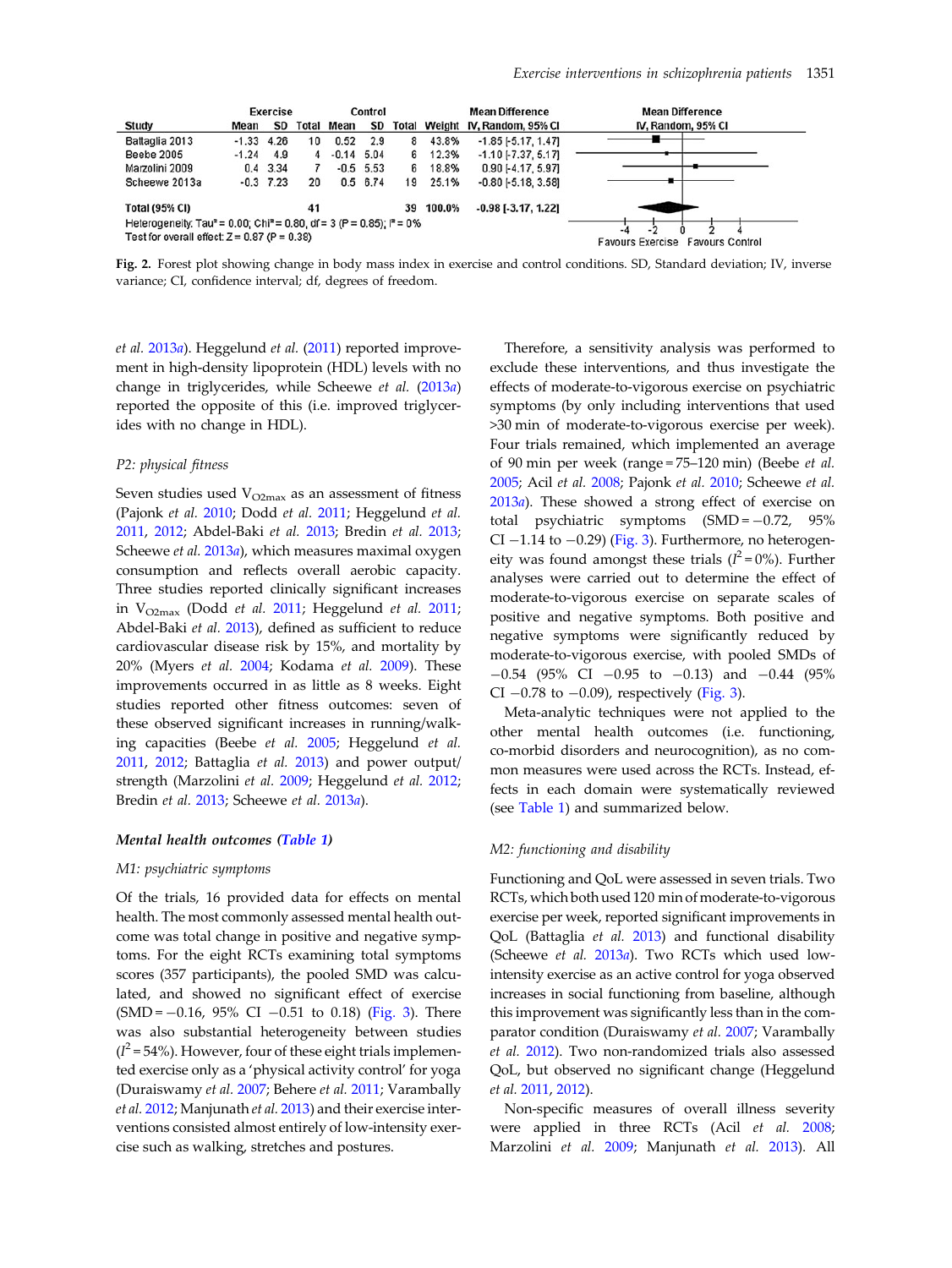# <span id="page-9-0"></span>(a) Change in Total Symptom Scores

|                                                                                                                                                             |                | <b>Experimental</b> |       |                 | Control       |              |        | <b>Std. Mean Difference</b>   | <b>Std. Mean Difference</b>             |
|-------------------------------------------------------------------------------------------------------------------------------------------------------------|----------------|---------------------|-------|-----------------|---------------|--------------|--------|-------------------------------|-----------------------------------------|
| Study                                                                                                                                                       | Mean           | SD                  | Total | Mean            | SD            | <b>Total</b> | Weight | IV, Random, 95% CI            | IV, Random, 95% CI                      |
| <b>Acil 2008</b>                                                                                                                                            | $-8.7$         | 14.43               | 15    | 0.93            | 20.74         | 15           | 11.9%  | $-0.52$ [ $-1.25$ , $0.21$ ]  |                                         |
| <b>Beebe 2005</b>                                                                                                                                           |                | $-8.25$ 11.46       | 4     | 4.66            | 11.73         | 6            | 5.1%   | $-1.00$ $[-2.39, 0.38]$       |                                         |
| Behere 2011                                                                                                                                                 | $-1.05$        | 4.93                | 17    | $-2.45$         | 7.11          | 49           | 15.3%  | $0.21$ [ $-0.34$ , $0.76$ ]   |                                         |
| Duraiswamy 2007                                                                                                                                             | $-17.85$       | 23.9                | 20    | $-25.09$ 18.24  |               | 21           | 14.0%  | $0.34$ [ $-0.28$ , $0.95$ ]   |                                         |
| Manjunath 2013                                                                                                                                              | $-33.84$ 14.76 |                     |       | 25 -38.49 14.63 |               | 35           | 16.1%  | $0.31$ $[-0.20, 0.83]$        |                                         |
| Paionk 2010                                                                                                                                                 | $-6.1$         | 9.6                 | 8     | 8.4             | 12.6          | 8            | 7.2%   | $-1.22$ [ $-2.32$ , $-0.13$ ] |                                         |
| Scheewe 2013a                                                                                                                                               | $-6.7$         | 13.32               | 20    | 1.1             | 10.86         | 19           | 13.4%  | $-0.63$ [ $-1.27, 0.02$ ]     |                                         |
| Varambally 2012                                                                                                                                             |                | $-7.4$ 12.83        | 22    |                 | $-6.73$ 14.21 | 73           | 17.0%  | $-0.05$ $[-0.52, 0.43]$       |                                         |
| <b>Total (95% CI)</b>                                                                                                                                       |                |                     | 131   |                 |               | 226          | 100.0% | $-0.16$ [ $-0.51$ , $0.18$ ]  |                                         |
| Heterogeneity: Tau <sup>2</sup> = 0.13; Chi <sup>2</sup> = 15.11, df = 7 (P = 0.03); l <sup>2</sup> = 54%<br>Test for overall effect: $Z = 0.93$ (P = 0.35) |                |                     |       |                 |               |              |        |                               | <b>Eavours Exercise Eavours Control</b> |

## (b) Sensitivity Analysis: Total Symptoms

|                       | <b>Exercise</b>                                                                                                                                             |               |       |      | <b>Comparators</b> |    |                     | <b>Std. Mean Difference</b>   | <b>Std. Mean Difference</b>             |  |  |  |
|-----------------------|-------------------------------------------------------------------------------------------------------------------------------------------------------------|---------------|-------|------|--------------------|----|---------------------|-------------------------------|-----------------------------------------|--|--|--|
| Study                 | Mean                                                                                                                                                        | SD            | Total | Mean | SD                 |    | <b>Total Weight</b> | IV, Random, 95% CI            | IV, Random, 95% CI                      |  |  |  |
| <b>Acil 2008</b>      |                                                                                                                                                             | $-8.7$ 14.43  | 15    | 0.93 | 20.74              | 15 | 33.3%               | $-0.52$ [ $-1.25$ , $0.21$ ]  |                                         |  |  |  |
| <b>Beebe 2005</b>     |                                                                                                                                                             | $-8.25$ 11.46 | 4     | 4.66 | 11.73              | 6  | 9.2%                | $-1.00$ [ $-2.39$ , 0.38]     |                                         |  |  |  |
| Pajonk 2010           | $-6.1$                                                                                                                                                      | 9.6           | 8     | 8.4  | 12.6               | 8  | 14.8%               | $-1.22$ [ $-2.32$ , $-0.13$ ] |                                         |  |  |  |
| Scheewe 2013a         |                                                                                                                                                             | $-6.7$ 13.32  | 20    | 1.1  | 10.86              | 19 | 42.7%               | $-0.63$ [ $-1.27, 0.02$ ]     |                                         |  |  |  |
| <b>Total (95% CI)</b> |                                                                                                                                                             |               | 47    |      |                    | 48 | 100.0%              | $-0.72$ [ $-1.14$ , $-0.29$ ] | an an                                   |  |  |  |
|                       | Heterogeneity: Tau <sup>2</sup> = 0.00; Chi <sup>2</sup> = 1.33, df = 3 (P = 0.72); i <sup>2</sup> = 0%<br>Test for overall effect: $Z = 3.33$ (P = 0.0009) |               |       |      |                    |    |                     |                               |                                         |  |  |  |
|                       |                                                                                                                                                             |               |       |      |                    |    |                     |                               | <b>Favours Exercise Favours Control</b> |  |  |  |

# (c) Sensitivity Analysis: Positive Symptoms

|                                                                                                                                                                                             |              | <b>Exercise</b><br>Control<br><b>Std. Mean Difference</b> |    |                   |       |    | <b>Std. Mean Difference</b> |                              |                    |  |
|---------------------------------------------------------------------------------------------------------------------------------------------------------------------------------------------|--------------|-----------------------------------------------------------|----|-------------------|-------|----|-----------------------------|------------------------------|--------------------|--|
| Study                                                                                                                                                                                       | Mean         | SD                                                        |    | <b>Total Mean</b> | SD    |    | <b>Total Weight</b>         | IV, Random, 95% CI           | IV, Random, 95% CI |  |
| <b>Acil 2008</b>                                                                                                                                                                            | -7           | 11.3                                                      | 15 | $-1$              | 17.44 | 15 | 31.7%                       | $-0.40$ $-1.12$ , $0.331$    |                    |  |
| <b>Beebe 2005</b>                                                                                                                                                                           | $-2.75$ 3.53 |                                                           | 6  | 0.66              | 4.88  | 6  | 11.8%                       | $-0.74$ [ $-1.93$ , $0.45$ ] |                    |  |
| Pajonk 2010                                                                                                                                                                                 | -1           | 2.6                                                       | 8  | 0.8               | 5.1   | 8  | 16.8%                       | $-0.42$ [ $-1.41$ , $0.57$ ] |                    |  |
| Scheewe 2013a                                                                                                                                                                               |              | $-2.1$ 4.46                                               | 20 | 0.9               | 4.65  | 19 | 39.8%                       | $-0.65$ [ $-1.29$ , $0.001$  |                    |  |
| <b>Total (95% CI)</b>                                                                                                                                                                       |              |                                                           | 49 |                   |       | 48 | 100.0%                      | $-0.54$ [ $-0.95, -0.13$ ]   |                    |  |
| Heterogeneity: Tau <sup>2</sup> = 0.00; Chi <sup>2</sup> = 0.42, df = 3 (P = 0.94); $P = 0\%$<br>Test for overall effect: $Z = 2.60$ (P = 0.009)<br><b>Favours Exercise Favours Control</b> |              |                                                           |    |                   |       |    |                             |                              |                    |  |

## (d) Sensitivity Analysis: Negative Symptoms

|                                                                                                | <b>Exercise</b><br>Control                                                                |             |       |         | <b>Std. Mean Difference</b> | <b>Std. Mean Difference</b> |                     |                               |                    |  |  |  |
|------------------------------------------------------------------------------------------------|-------------------------------------------------------------------------------------------|-------------|-------|---------|-----------------------------|-----------------------------|---------------------|-------------------------------|--------------------|--|--|--|
| Study                                                                                          | Mean                                                                                      | <b>SD</b>   | Total | Mean    | SD                          |                             | <b>Total Weight</b> | IV, Random, 95% CI            | IV, Random, 95% CI |  |  |  |
| <b>Acil 2008</b>                                                                               | $-10.4$ 16.7                                                                              |             | 15    | 2.86    | 20.09                       | 15                          | 21.6%               | $-0.70$ [ $-1.44$ , $0.04$ ]  |                    |  |  |  |
| <b>Beebe 2005</b>                                                                              | $-1.75$ 5.41                                                                              |             | Δ     | 1.5     | 5.88                        | 6                           | 7.0%                | $-0.51$ [ $-1.81$ , $0.78$ ]  |                    |  |  |  |
| Gholipour 2012                                                                                 | -21                                                                                       | 14.8        | 15    | $-17.5$ | 23.5                        | 30                          | 30.7%               | $-0.16$ $[-0.78, 0.46]$       |                    |  |  |  |
| Pajonk 2010                                                                                    | $-2.8$                                                                                    | 4.7         | 8     | 0.9     | 5.7                         | 8                           | 11.5%               | $-0.67$ [ $-1.69$ , $0.35$ ]  |                    |  |  |  |
| Scheewe 2013a                                                                                  |                                                                                           | $-1.5$ 6.11 | 20    | 1.1     | 6.06                        | 19                          | 29.3%               | $-0.42$ [ $-1.05$ , $0.22$ ]  |                    |  |  |  |
| <b>Total (95% CI)</b>                                                                          |                                                                                           |             | 62    |         |                             | 78                          | 100.0%              | $-0.44$ [ $-0.78$ , $-0.09$ ] |                    |  |  |  |
| Heterogeneity: Tau <sup>2</sup> = 0.00; Chi <sup>2</sup> = 1.44, df = 4 (P = 0.84); $I^2$ = 0% |                                                                                           |             |       |         |                             |                             |                     |                               |                    |  |  |  |
|                                                                                                | Test for overall effect: $Z = 2.49$ (P = 0.01)<br><b>Favours Exercise Favours Control</b> |             |       |         |                             |                             |                     |                               |                    |  |  |  |

Fig. 3. Forest plots showing change in psychiatric symptoms in exercise and control conditions. 'Std. Mean Difference' indicates the effect size, with 95% confidence intervals (CIs). The Z value and associated  $p$  value indicate whether the effect size differs significantly from zero. The squares in the figure indicate the weight of the particular study in the meta-analysis. SD, Standard deviation; IV, inverse variance; df, degrees of freedom.

reported improvement following their exercise interventions, but did not find changes to significantly exceed control conditions.

# M3: co-morbid disorders

Three trials used specific measures of depression (Heggelund et al. [2011](#page-15-0); Manjunath et al. [2013](#page-16-0); Scheewe et al. [2013](#page-16-0)a). Scheewe et al. [\(2013](#page-16-0)a) reported 120 min per week of aerobic–resistance exercise reduced depression significantly more than the occupational therapy control. The other two trials, both using  $\geq$  75 min per week, observed no significant benefits of exercise (Heggelund et al. [2011](#page-15-0); Manjunath et al. [2013\)](#page-16-0). Three trials also observed exercise to reduce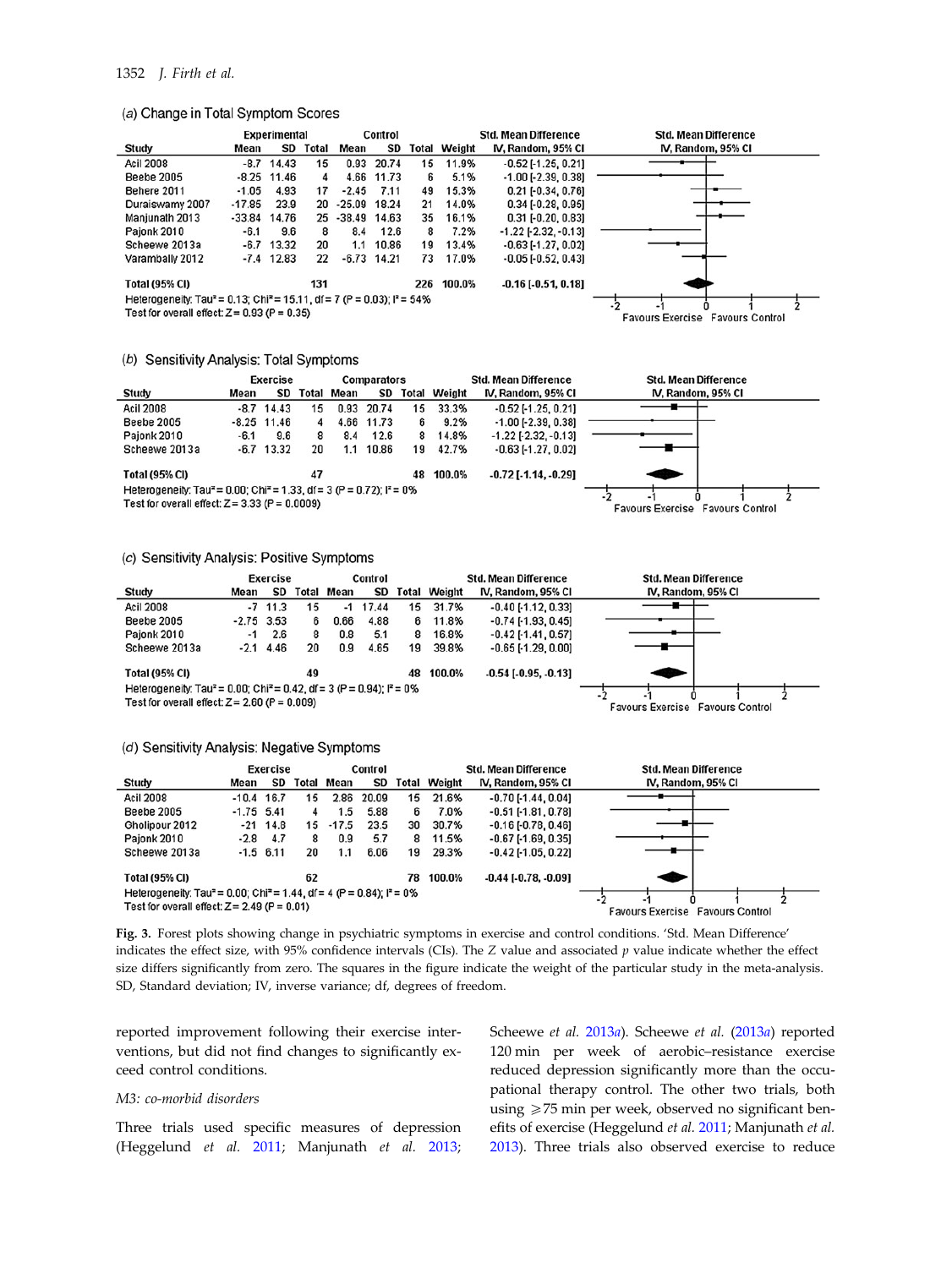#### <span id="page-10-0"></span>Table 2. Exercise intervention details and feasibility

| Study                       | Summary of exercise sessions                                                                                                                                                                                               | Sessions<br>per week | Moderate-to-vigorous<br>exercise per week                                      | Duration,<br>weeks | Exercise setting         | Attrition in<br>exercise<br>condition, %<br>(n/n) | Average<br>attendance, %<br>completers |
|-----------------------------|----------------------------------------------------------------------------------------------------------------------------------------------------------------------------------------------------------------------------|----------------------|--------------------------------------------------------------------------------|--------------------|--------------------------|---------------------------------------------------|----------------------------------------|
| Abdel-Baki<br>et al. (2013) | Supervised aerobic interval training. 5 min<br>warm-up. $10 \times 30$ s running intervals (with 90 s<br>of walking between each). 5 min cool-down                                                                         | $\overline{2}$       | 40 min: 80-95% of HR max<br>running, 50-65% of HR max<br>walking               | 14                 | Solitary<br>Supervised   | 36(9/25)                                          | 48                                     |
| Acil et al. (2008)          | Home-based aerobic exercise plan. 10 min<br>stretching. 25 min aerobic work-out with heart<br>rate feedback. 5 min cool down/stretches                                                                                     | 3                    | 75 min: HR monitoring used, but 10<br>target HR was not specified              |                    | Solitary<br>Unsupervised | 0(0/15)                                           | N/R                                    |
| Archie et al.<br>(2003)     | Gym access. Provided access to an exercise<br>facility (swimming, weights, aerobics, etc.) and<br>recommended regular attendance                                                                                           | 3                    | Not specified: recommended<br>$3 \times 30$ min sessions per week              | 24                 | Solitary<br>Unsupervised | 90(9/10)                                          | 30                                     |
| Battaglia et al.<br>(2013)  | Soccer training. Sessions totalled 2 h including<br>warm-up, social time, etc. 60 min of each<br>session was active training, consisting of<br>football matches and skills training                                        | 2                    | 120 min: 50-85% of maximal HR 12<br>during training period                     |                    | Group<br>Supervised      | 17(2/12)                                          | $>80\%$                                |
| Beebe et al.<br>(2005)      | Treadmill walking programme. 10 min<br>stretching. 30 min treadmill walking at a target<br>HR                                                                                                                              | 3                    | 90 min: target HR set at baseline 16                                           |                    | Group<br>Supervised      | 33(2/6)                                           | $43 - 91$                              |
| Behere et al.<br>(2011)     | National Fitness Corps Programme. 10 min<br>walking. 5 min self-paced jogging. 45 min of<br>postures. Supervised by a yoga instructor 5<br>days per week for 1 month, then continued<br>alone                              | 5                    | 25 min: HR monitoring not used,<br>but jogging is often 'moderate<br>exercise' | - 16               | Solitary<br>Unsupervised | 45(14/31)                                         | N/R                                    |
| Bredin et al.<br>(2013)     | Supervised aerobics or resistance programme.<br>10 min warm-up. Then either (i) 30 min of<br>bicycle, treadmill and elliptical training or (ii) 8-<br>10 resistance exercises for major muscle groups.<br>10 min cool down | 3                    | 90 min: aerobic; target HR<br>increased weekly. Resistance;<br>50-70% of 1 RM  | 12                 | Group<br>Supervised      | 31(4/13)                                          | 81                                     |
| Dodd et al.<br>(2011)       | Group aerobic programme. 2-3 people, 30 min<br>circuit of gym exercises conducted by an expert,<br>suited to each person's abilities/preferences                                                                           | 2                    | 60 min: 65-75% of HR max                                                       | 24                 | Group<br>Supervised      | 0(0/8)                                            | 73                                     |
| Duraiswamy<br>et al. (2007) | National Fitness Corps Programme. See Behere<br>et al. (2011). Supervised for 15 days, then<br>continued alone                                                                                                             | 5                    | 25 min: See Behere et al. (2011)                                               | 16                 | Solitary<br>Unsupervised | 33 (10/30)                                        | N/R                                    |
| Pajonk et al.<br>(2010)     | Group aerobic sessions. Groups of 2-4<br>participants cycling on stationary bikes                                                                                                                                          | 3                    | 90 min: Target HR determined at 12<br>baseline                                 |                    | Group<br>Supervised      | 38(5/13)                                          | 85                                     |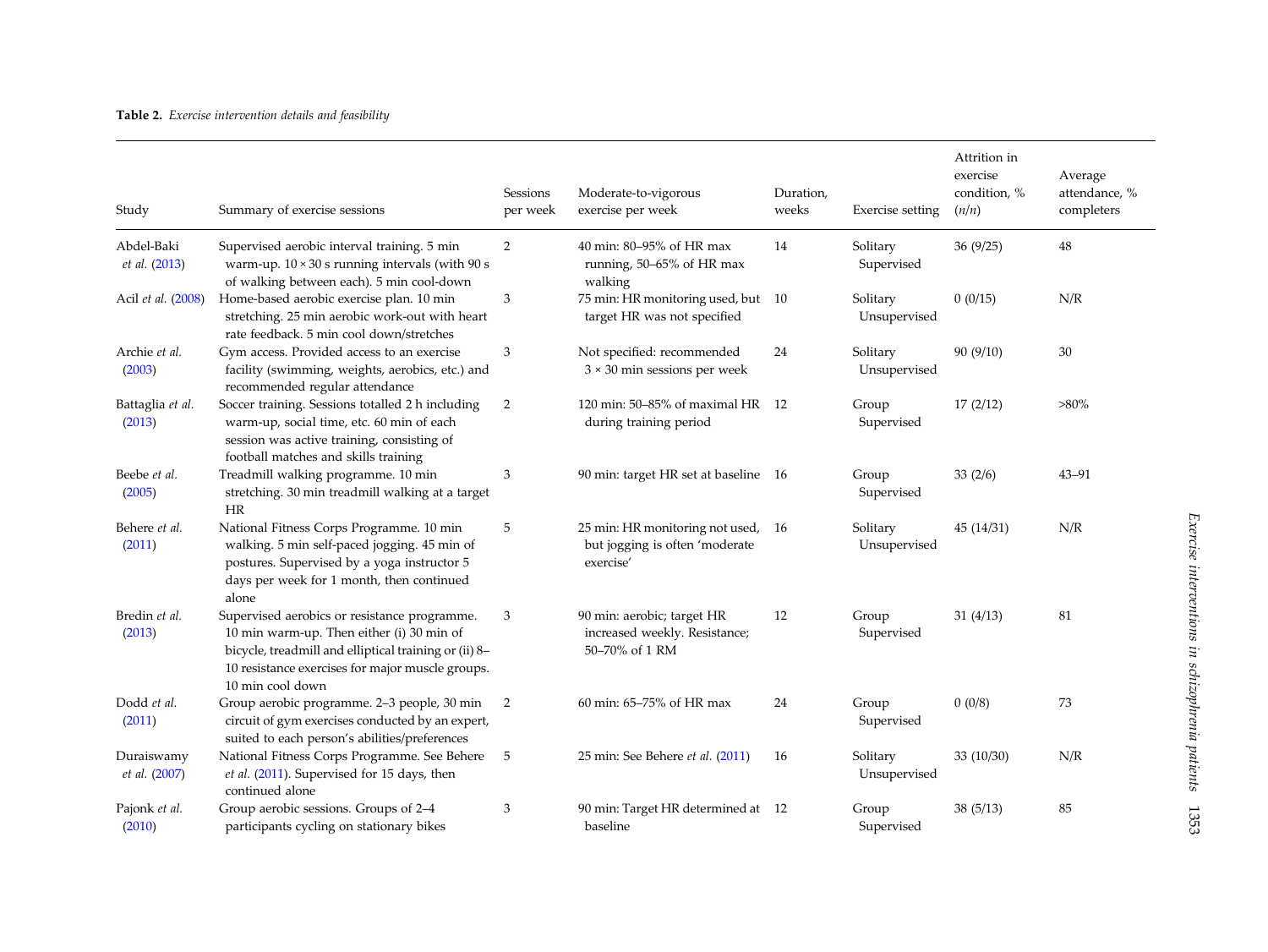Table 2 (cont.)

| Study                              | Summary of exercise sessions                                                                                                                                   | Sessions<br>per week | Moderate-to-vigorous<br>exercise per week                                   | Duration,<br>weeks | Exercise setting         | Attrition in<br>exercise<br>condition, %<br>(n/n) | Average<br>attendance, %<br>completers |
|------------------------------------|----------------------------------------------------------------------------------------------------------------------------------------------------------------|----------------------|-----------------------------------------------------------------------------|--------------------|--------------------------|---------------------------------------------------|----------------------------------------|
| Gholipour et al.<br>(2012)         | Therapeutic exercise sessions. 2 h sessions<br>delivered to in-patients three times per week                                                                   | 3                    | Not specified: up to 360 min                                                | 16                 | N/R                      | (0/15)                                            | N/R                                    |
| Heggelund<br><i>et al.</i> (2011)  | High intensity interval training. Four bouts of 4<br>min running with 3 min walking intervals                                                                  | 3                    | $75$ min: $85-95\%$ of max HR for<br>running, 70% for walking               | 8                  | Supervised               | 25(4/16)                                          | 85                                     |
| Heggelund<br><i>et al.</i> (2012)  | Maximal strength training. 5 min treadmill<br>walking. Four sets of four repetitions in a leg<br>press machine with 3 min breaks between each<br>set           | 3                    | $50$ min: 70% of max HR<br>walking. 16 repetitions at<br>85-90% 1 RM        | 8                  | Supervised               | 17(1/7)                                           | 85                                     |
| Manjunath et al.<br>(2013)         | National Fitness Corps Programme. See Behere<br>et al. (2011). Supervised for 2 weeks, then<br>continued alone                                                 | 5                    | 25 min: see Behere et al. (2011)                                            | 6                  | Solitary<br>Unsupervised | 43 (19/44)                                        | N/R                                    |
| Marzolini et al.<br>(2009)         | Group aerobics and weights training at a leisure 2<br>centre. 10 min warm up, 20 min of resistance<br>training, 60 min of aerobic training, 5 min<br>cool-down |                      | 160 min: 60% of 1 RM for<br>resistance. 60–80% of HR<br>reserve for aerobic | 12                 | Group<br>Supervised      | (0/7)                                             | 72                                     |
| Scheewe et al.<br>(2013a)          | Combined aerobic and resistance training.<br>40 min aerobic training plus 20 min resistance<br>exercise                                                        | 2                    | 120 min: 45-75% of HR reserve                                               | 24                 | Solitary<br>Supervised   | 42(13/31)                                         | 79                                     |
| Varambally<br><i>et al.</i> (2012) | National Fitness Corps Programme. See Behere<br>et al. (2011). Supervised for 1 month, then<br>continued alone                                                 | -5                   | 25 min: see Behere et al. (2011)                                            | 16                 | Solitary<br>Unsupervised | 41(22/37)                                         | N/R                                    |

HR, Heart rate; max, maximum; N/R, not reported; <sup>1</sup> RM, one repetition maximum.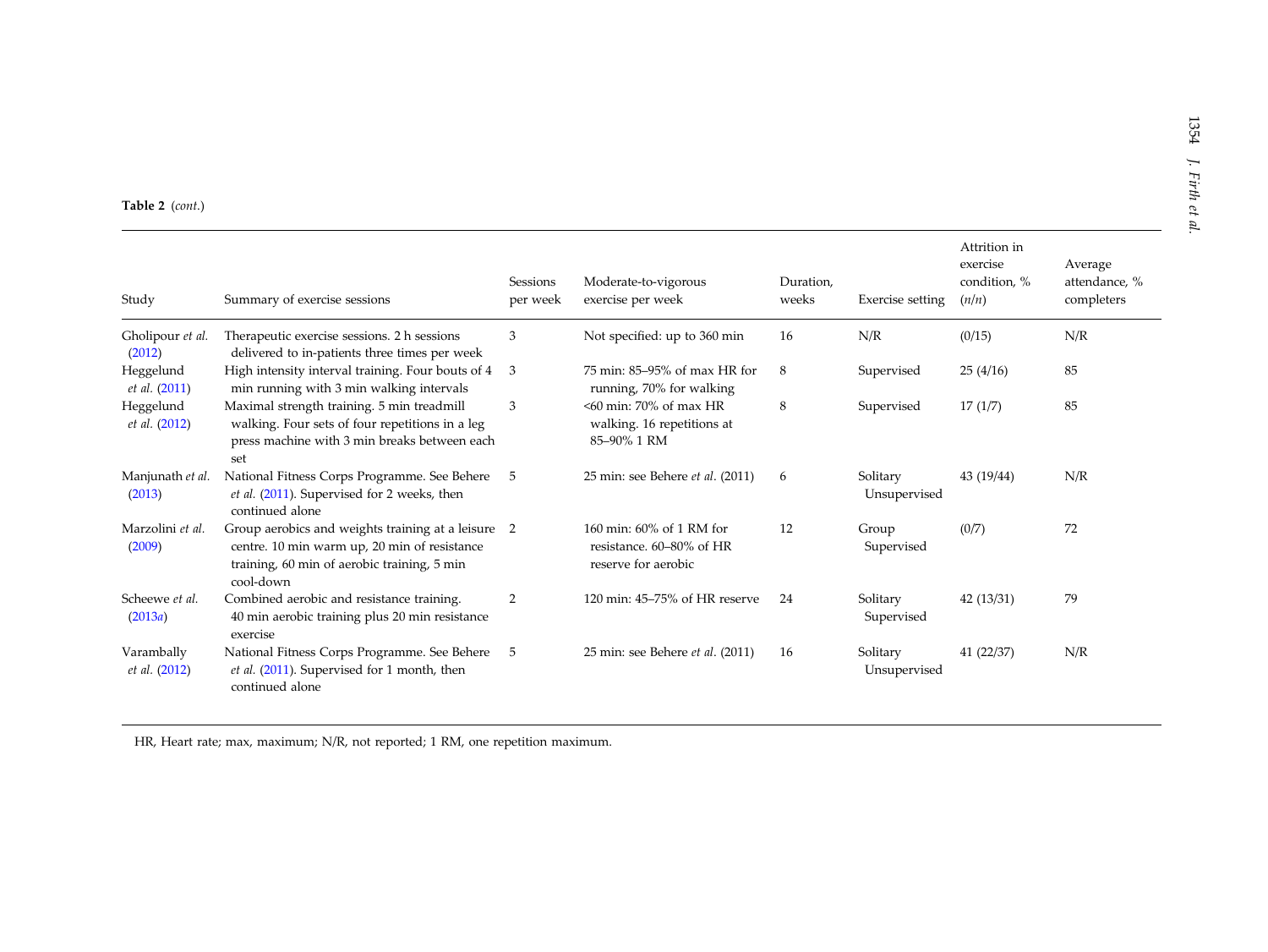depression/anxiety subscales within broader mental health assessments (Duraiswamy et al. [2007;](#page-15-0) Acil et al. [2008](#page-14-0); Marzolini et al. [2009](#page-16-0)), although only in relation to baseline scores (rather than control conditions).

### M4: brain structure and neurocognitive functioning

Two studies examined effects of exercise on brain volume. Only Pajonk et al. [\(2010](#page-16-0)) observed a significant main effect, as exercise increased hippocampal volume by 12% (significantly more than the table-football control). Both Pajonk et al. [\(2010](#page-16-0)) and Scheewe et al. ([2013](#page-17-0)b) found that increased physical fitness was significantly correlated with increases in brain volume. Pajonk et al. ([2010\)](#page-16-0) also examined cognition, and found that exercise improved verbal short-term memory by 34%  $(p < 0.05)$ .

### Different exercise types

[Tables 1](#page-4-0) and [2](#page-10-0) reveal that significant improvements in mental health (in any domain) were only observed from interventions which used some form of aerobic exercise; with cycling (Pajonk et al. [2010\)](#page-16-0), treadmill walking (Beebe et al. [2005](#page-15-0)) and sports training (Battaglia et al. [2013](#page-14-0)) all proving beneficial. However, some aerobic interventions had no effect on mental health, perhaps due to the relatively low dose applied (less than 90 min per week) (e.g. Dodd et al. [2011](#page-15-0); Heggelund et al. [2011\)](#page-15-0).

All three studies that incorporated aerobic with resistance training methods observed significant improvements in overall mental health (Marzolini et al. [2009](#page-16-0); Bredin et al. [2013](#page-15-0); Scheewe et al. [2013](#page-16-0)a). No studies used traditional resistance training alone, so the relative effectiveness of aerobic versus resistance components cannot be determined. It should also be noted that three 'high-intensity' training interventions, involving short bursts of strenuous physical activity, had no effect on symptoms or functioning, despite improving physical strength/fitness (Heggelund et al. [2011,](#page-15-0) [2012;](#page-15-0) Abdel-Baki et al. [2013](#page-14-0)).

# Feasibility of exercise [\(Table 2\)](#page-10-0)

All trials reported drop-out rates. Total attrition was 32.5% (118/362 participants). Attrition from group exercise was 22% (13/59 participants). However, attrition from solitary exercise, which mostly involved exercising alone after a briefly supervised introductory period, was almost double this, at 43% (96/223 participants). Adherence rate (i.e. attendance of exercise sessions) was reported in 10 studies. Group exercise adherence was substantially higher than solitary training interventions (78.8% v. 55%).

Another factor affecting exercise adherence was supervision. Across nine supervised trials, participant attendance averaged 77% (range = 48–85%). Only one unsupervised intervention monitored adherence effectively; by recording participants' gym attendance after providing them with a free membership, a gym induction session and an advised exercise programme to complete by themselves three times per week (Archie et al. [2003](#page-14-0)). Total adherence to the training routine was only 30%.

## Discussion

This review aimed to capture all relevant studies of exercise in schizophrenia and related psychotic disorders by including single-arm trials, non-randomized trials and RCTs to provide a complete picture of the research. A total of 17 trials were reviewed in full and outcomes were categorized into six domains of physical and mental health. We found that exercise can improve cardiometabolic risk, functional disability, psychiatric symptoms, co-morbid disorders and neurocognition in schizophrenia [\(Table 1\)](#page-4-0). Meta-analytic techniques were also applied to the most commonly reported outcomes for physical and mental health. Although there was no change in BMI, moderate-to-vigorous exercise was found to significantly improve positive and negative symptoms.

# Exercise and physical health in schizophrenia

Reduction in body weight and BMI was not consistently found following exercise interventions. A more realistic goal may be the attenuation of expected weight gain, to which FEP patients are particularly susceptible (Alvarez-Jiménez et al. [2008](#page-14-0)a). Thus, the finding of no weight gain after 14 weeks of exercise in FEP (Abdel-Baki et al. [2013](#page-14-0)), along with a significant reduction in waist circumference (−4.3 cm), is noteworthy. Waist circumference may in fact be a more appropriate target than BMI for future exercise studies, especially if resistance training is included; reductions in body fat co-occurring with increases in muscle can improve overall body composition, while leaving BMI unchanged. Additionally, waist circumference is more useful than BMI for assessing cardiometabolic health (Janssen et al. [2004](#page-16-0)).

Physical fitness is also more important than body weight for protecting against cardiometabolic diseases (Fogelholm [2010](#page-15-0); McNamee et al. [2013](#page-16-0)). Among the 11 studies measuring cardiovascular fitness and/or exercise capacity, 10 reported significant improvement from exercise. While the prevalence of cardiometabolic diseases is elevated in established schizophrenia (Hennekens et al. [2005;](#page-16-0) Vancampfort et al. [2013](#page-17-0)), this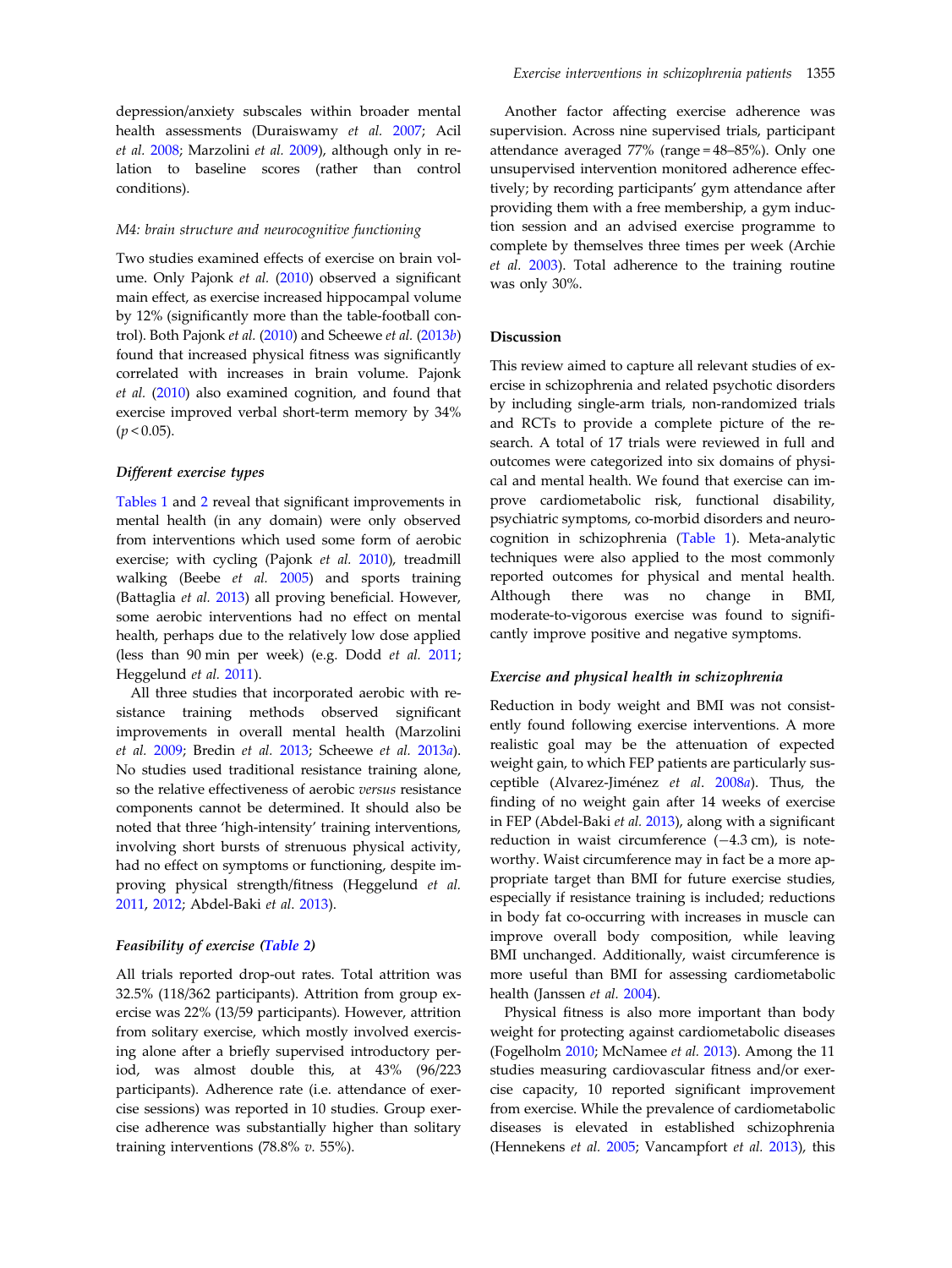is not the case in early psychosis (Foley & Morley [2011](#page-15-0); Phutane et al. [2011](#page-16-0)). Since preventing these issues from arising is more effective than reversing them (Scott [2003;](#page-17-0) Alvarez-Jiménez et al. [2008](#page-14-0)b), FEP could be the optimal phase for using exercise to increase fitness, minimize cardiometabolic risk, and thus reduce premature mortality in schizophrenia (Schizophrenia Commission, [2012](#page-17-0); McNamee et al. [2013](#page-16-0)).

## Exercise and psychiatric symptoms

Eight RCTs were included in our meta-analysis of total symptom scores [\(Fig. 3\)](#page-9-0). This found no effect of exercise. However, after excluding trials that used only very lowintensity exercise, we found that moderate-to-vigorous exercise significantly improved total symptom scores, along with the scores of both the positive and negative symptom subscales. Meta-analytic techniques were not applied to other domains of mental health due to the paucity of common measures across studies. Instead, effects of exercise in each mental health domain (detailed in [Table 1\)](#page-4-0) were systematically reviewed, and considered alongside the intervention characteristics in [Table 2,](#page-10-0) in order to elucidate which factors may determine effectiveness. Aerobic exercise was a component in all interventions that improved mental health. However, some effective interventions also included resistance training, while several low-dose aerobic interventions had no effect (e.g. Dodd et al. [2011](#page-15-0); Heggelund et al. [2011\)](#page-15-0). In all, there was no clearly superior modality of exercise for improving mental health in psychotic disorders.

Rather, it was dose of exercise that seemed to determine effectiveness. Interventions using at least 90 min per week of any moderate-to-vigorous exercise, such as aerobic/resistance gym sessions (Marzolini et al. [2009;](#page-16-0) Bredin et al. [2013;](#page-16-0) Scheewe et al. [2013](#page-16-0)a), football practice (Battaglia et al. [2013\)](#page-14-0) or stationary bike training (Pajonk et al. [2010](#page-16-0)), proved beneficial across all domains of mental health assessed, including psychiatric symptoms, functional disability and cognition. On the other hand, all interventions that failed to improve mental health beyond control conditions had used lower amounts, through either quick burst, maximal-effort training (Heggelund et al. [2012](#page-15-0); Abdel-Baki et al. [2013](#page-14-0)), low-intensity interventions (acting as a control for yoga), or simply shorter durations of endurance exercise (Dodd et al. [2011;](#page-15-0) Heggelund et al. [2011\)](#page-15-0). This is consistent with research in depression, which shows that benefits are most reliably observed from interventions that implement 90 min per week of any aerobic exercise, provided it is at least moderately intense (Perraton et al. [2010\)](#page-16-0). A recent review commissioned by 'Exercise and Sports Science Australia' also concluded that interventions which use at least 90 min per week of moderate-to-vigorous exercise, regardless of modality, can be effective for a range of mental health problems (Morgan et al. [2013](#page-16-0)).

# Using exercise to improve outcomes of schizophrenia

Our review found that exercise can significantly improve both positive and negative symptoms (even when measured independently) and verbal short-term memory. Thus exercise could target aspects of schizophrenia that are resistant to conventional treatments. Indeed, exercise may be particularly effective in these areas, as correlational research shows that physical activity and fitness levels bear especially strong relationships with negative and cognitive symptoms (Van[c](#page-17-0)ampfort *et al.*  $2012a$  $2012a$ , *[b](#page-17-0)*, *c*).

The only study of exercise in FEP to date primarily examined physical health (Abdel-Baki et al. [2013](#page-14-0)). Although single-item scales of mental health were included, the study had no control condition. Therefore, the effects of exercise in early psychosis have yet to be explored. Using exercise to treat negative and cognitive symptoms during FEP could facilitate long-term recovery, as early improvements in these areas reduce the likelihood of enduring symptoms and functional disability (de Haan et al. [2003](#page-15-0); Alvarez-Jiménez et al. [2012;](#page-14-0) Galderisi et al. [2013\)](#page-15-0).

Exercise may also attenuate the neurological deterioration associated with psychotic disorders (Pajonk et al. [2010\)](#page-16-0). Since the neurological deficits present in schizophrenia occur mostly in the first few years after onset (Andreasen et al. [2011](#page-14-0); McIntosh et al. [2011\)](#page-16-0), implementing exercise during this 'critical period' (McGowan et al. [2008\)](#page-16-0) may limit neurological deterioration, or prevent it from occurring. Future trials should explore both the immediate and long-term benefits of implementing exercise in the early stages of psychosis, as along with these theoretical benefits, a recent longitudinal study has also observed that greater amounts of physical activity during FEP predict better functional outcomes (Lee et al. [2013\)](#page-16-0).

## Feasibility of exercise in psychotic disorders

The average attendance of exercise sessions in finalsample participants was 72%. Supervised interventions and group exercise resulted in substantially higher attendance and retention than unsupervised or solitary exercise. Therefore, offering supervised exercise in a group setting could maximise adherence.

The drop-out rate across all participants was only 32.5% (118/362). This compares favourably with exercise interventions in the general population and antipsychotic medication trials, both of which have drop-out rates of around 50% (Dishman [1991](#page-15-0); Robison & Rogers, [1994](#page-16-0); Martin et al. [2006\)](#page-16-0). Furthermore, in the Schizophrenia Commission [\(2012\)](#page-17-0) report, exercise ranked as the third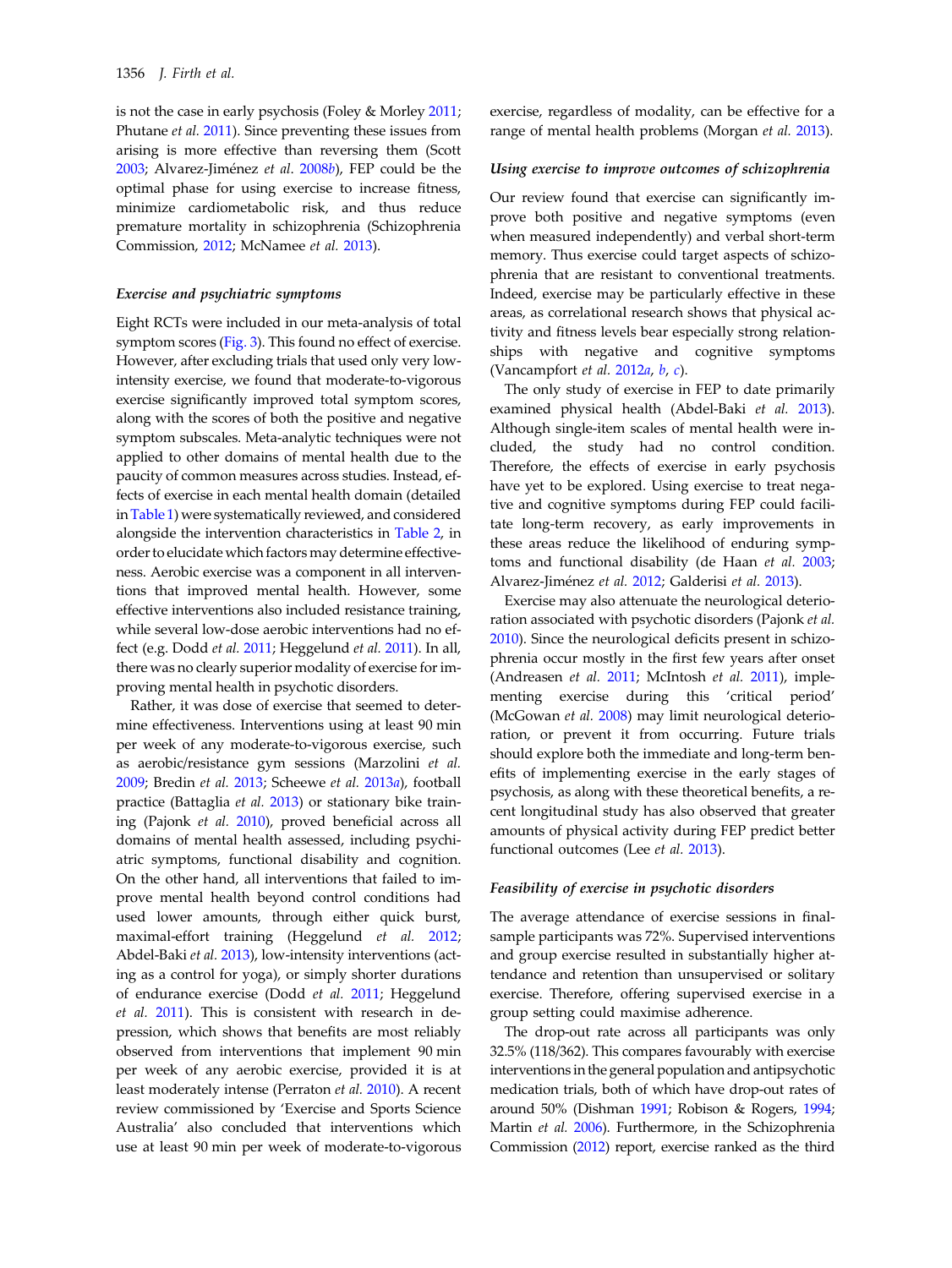<span id="page-14-0"></span>most desirable intervention (ahead of family therapy, art, self-help and others). Thus, exercise is a feasible and highly valued intervention for schizophrenia.

# Limitations and future research

One limitation of this review is that we focused entirely on studies that administered exercise as the sole component of the intervention. Therefore, broader 'healthyliving' programmes were excluded. This prevented us from evaluating how exercise can work in synergy with other health behaviours, such as diet. Although we found no effect on BMI, other reviews have found that exercise does stimulate weight loss in schizophrenia when used alongside dietary advice (National Institute for Health and Care Excellence, [2014](#page-16-0)), while interventions that focus solely on diet or physical activity alone are unsuccessful for reducing body weight (Bonfioli et al. [2012](#page-15-0); Fernández-San-Martín et al. [2014](#page-15-0)).

Another limitation is that patients with schizophrenia who opt in to exercise interventions could be an atypical subgroup. If this is the case, the observed effects may not generalize across the whole population. Our findings were also based on outcome data from participants who completed the exercise interventions. This may also skew results, favouring individuals who fully engage with exercise. Indeed, the single study that did compare per-protocol and intention-to-treat analyses found that significant improvements in fitness, psychiatric symptoms and overall functioning only occurred in participants who attended  $\geq 50\%$  of exercise sessions (Scheewe et al. [2013](#page-16-0)a).

Since improvements in mental health appear to depend upon the dose of exercise applied, rather than the modality, interventions could be tailored around patient preferences, so that they can readily achieve 90 min of moderate-to-vigorous exercise per week. Participation could also be maximized through use of groups and supervision. Future research should aim to establish the efficacy of exercise for psychotic disorders using largescale RCTs, especially in early psychosis. Furthermore, there is a need to explore how effective and engaging interventions can be implemented in clinical practice.

# Acknowledgements

This research received no specific grant from any funding agency, commercial or not-for-profit sectors. J.F. is supported by a Medical Research Council Ph.D. Studentship Award.

# Declaration of Interest

A.R.Y. has received unrestricted research grant support from Janssen Cilag and honoraria from Janssen Cilag and Autifony Therapeutics. All other authors declare that they have no competing interests.

# References

- Abdel-Baki A, Brazzini-Poisson V, Marois F, Letendre T, Karelis AD (2013). Effects of aerobic interval training on metabolic complications and cardiorespiratory fitness in young adults with psychotic disorders: a pilot study. Schizophrenia Research 149, 112–115.
- Acil AA, Dogan S, Dogan O (2008). The effects of physical exercises to mental state and quality of life in patients with schizophrenia. Journal of Psychiatric and Mental Health Nursing 15, 808–815.
- Albert N, Bertelsen M, Thorup A, Petersen L, Jeppesen P, Le Quack P, Krarup G, Jørgensen P, Nordentoft M (2011). Predictors of recovery from psychosis: analyses of clinical and social factors associated with recovery among patients with first-episode psychosis after 5 years. Schizophrenia Research 125, 257–266.
- Alberti KGM, Zimmet P, Shaw J (2005). The metabolic syndrome – a new worldwide definition. Lancet 366, 1059–1062.
- Alvarez-Jiménez M, Gleeson J, Henry L, Harrigan S, Harris M, Killackey E, Bendall S, Amminger G, Yung A, Herrman H (2012). Road to full recovery: longitudinal relationship between symptomatic remission and psychosocial recovery in first-episode psychosis over 7.5 years. Psychological Medicine 42, 595.
- Alvarez-Jiménez M, Gonzalez-Blanch C, Crespo-Facorro B, Hetrick S, Rodriguez-Sanchez JM, Perez-Iglesias R, Luis J (2008a). Antipsychotic-induced weight gain in chronic and first-episode psychotic disorders. CNS Drugs 22, 547–562.
- Alvarez-Jiménez M, Hetrick SE, González-Blanch C, Gleeson JF, Mcgorry PD (2008b). Non-pharmacological management of antipsychotic-induced weight gain: systematic review and meta-analysis of randomised controlled trials. British Journal of Psychiatry 193, 101-107.
- Andreasen NC, Nopoulos P, Magnotta V, Pierson R, Ziebell S, Ho B-C (2011). Progressive brain change in schizophrenia: a prospective longitudinal study of first-episode schizophrenia. Biological Psychiatry 70, 672–679.
- Angevaren M, Aufdemkampe G, Verhaar H, Aleman A, Vanhees L (2008). Physical activity and enhanced fitness to improve cognitive function in older people without known cognitive impairment. Cochrane Database of Systematic Reviews, Issue 2. Art. No.: CD005381. doi:10.1002/14651858. CD005381.pub2.
- Archie S, Wilson JH, Osborne S, Hobbs H, Mcniven J (2003). Pilot study: access to fitness facility and exercise levels in olanzapine-treated patients. Canadian Journal of Psychiatry 48, 628–632.
- Battaglia G, Alesi M, Inguglia M, Roccella M, Caramazza G, Bellafiore M, Palma A (2013). Soccer practice as an add-on treatment in the management of individuals with a diagnosis of schizophrenia. Neuropsychiatric Disease and Treatment 9, 595–603.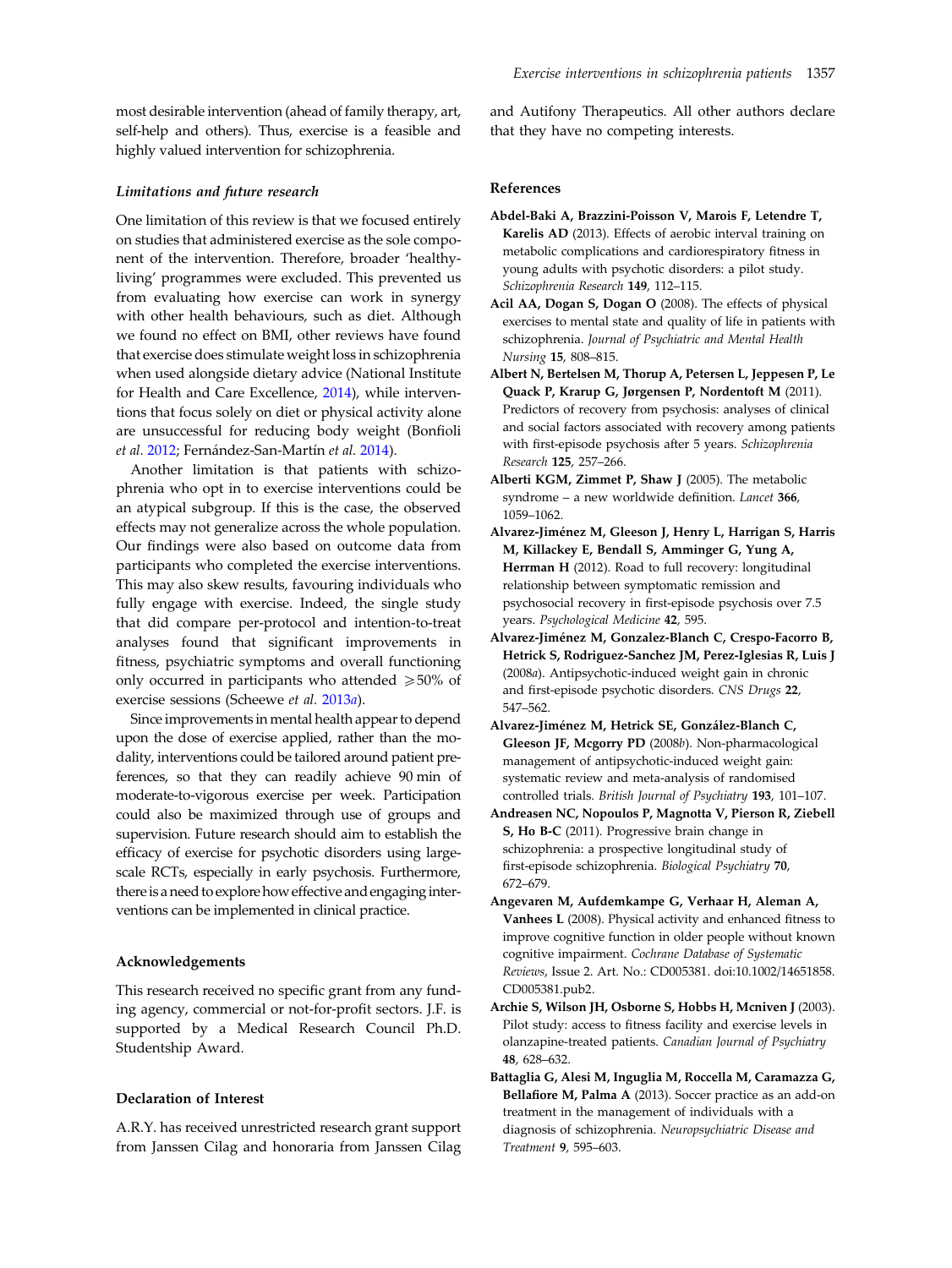<span id="page-15-0"></span>Beebe LH, Tian L, Morris N, Goodwin A, Allen SS, Kuldau J (2005). Effects of exercise on mental and physical health parameters of persons with schizophrenia. Issues in Mental Health Nursing 26, 661–676.

Behere RV, Arasappa R, Jagannathan A, Varambally S, Venkatasubramanian G, Thirthalli J, Subbakrishna DK, Nagendra HR, Gangadhar BN (2011). Effect of yoga therapy on facial emotion recognition deficits, symptoms and functioning in patients with schizophrenia. Acta Psychiatrica Scandinavica 123, 147–153.

Bonfioli E, Berti L, Goss C, Muraro F, Burti L (2012). Health promotion lifestyle interventions for weight management in psychosis: a systematic review and meta-analysis of randomised controlled trials. BMC Psychiatry 12, 78.

Bredin SSD, Warburton DER, Lang DJ (2013). The health benefits and challenges of exercise training in persons living with schizophrenia: a pilot study. Brain Sciences 3, 821–848.

Bustillo JR, Lauriello J, Horan WP, Keith SJ (2001). The psychosocial treatment of schizophrenia: an update. American Journal of Psychiatry 158, 163–175.

Caspersen CJ, Powell KE, Christenson GM (1985). Physical activity, exercise, and physical fitness: definitions and distinctions for health-related research. Public Health Reports 100, 126.

Cooney GM, Dwan K, Greig CA, Lawlor DA, Rimer J, Waugh FR, Mcmurdo M, Mead GE (2013). Exercise for depression. Cochrane Database of Systematic Reviews Issue 9. Art. No.: CD004366. doi:10.1002/14651858.CD004366.pub6.

Crespo-Facorro B, Perez-Iglesias R, Ramirez-Bonilla M, Martínez-García O, Llorca J, Luis V-BJ (2006). A practical clinical trial comparing haloperidol, risperidone, and olanzapine for the acute treatment of first-episode nonaffective psychosis. Journal of Clinical Psychiatry 67, 1511–1521.

De Haan L, Linszen DH, Lenior ME, De Win ED, Gorsira R (2003). Duration of untreated psychosis and outcome of schizophrenia: delay in intensive psychosocial treatment versus delay in treatment with antipsychotic medication. Schizophrenia Bulletin 29, 341–348.

De Hert M, Schreurs V, Sweers K, Van Eyck D, Hanssens L, Šinko S, Wampers M, Scheen A, Peuskens J, Van Winkel R (2008). Typical and atypical antipsychotics differentially affect long-term incidence rates of the metabolic syndrome in first-episode patients with schizophrenia: a retrospective chart review. Schizophrenia Research 101, 295–303.

Dersimonian R, Laird N (1986). Meta-analysis in clinical trials. Controlled Clinical Trials 7, 177–188.

Dishman RK (1991). Increasing and maintaining exercise and physical activity. Behavior Therapy 22, 345–378.

Dodd KJ, Duffy S, Stewart JA, Impey J, Taylor N (2011). A small group aerobic exercise programme that reduces body weight is feasible in adults with severe chronic schizophrenia: a pilot study. Disability and Rehabilitation 33, 1222–1229.

Duraiswamy G, Thirthalli J, Nagendra HR, Gangadhar BN (2007). Yoga therapy as an add-on treatment in the management of patients with schizophrenia – a randomized controlled trial. Acta Psychiatrica Scandinavica 116, 226–232.

Erhart SM, Marder SR, Carpenter WT (2006). Treatment of schizophrenia negative symptoms: future prospects. Schizophrenia Bulletin 32, 234–237.

Falkai P, Malchow B, Wobrock T, Gruber O, Schmitt A, Honer WG, Pajonk FG, Sun F, Cannon TD (2013). The effect of aerobic exercise on cortical architecture in patients with chronic schizophrenia: a randomized controlled MRI study. European Archives of Psychiatry and Clinical Neuroscience 263, 469–473.

Fernández-San-Martín MI, Martín-López LM, Masa-Font R, Olona-Tabueña N, Roman Y, Martin-Royo J, Oller-Canet S, González-Tejón S, San-Emeterio L, Barroso-Garcia A (2014). The effectiveness of lifestyle interventions to reduce cardiovascular risk in patients with severe mental disorders: meta-analysis of intervention studies. Community Mental Health Journal 50, 81–95.

Fogelholm M (2010). Physical activity, fitness and fatness: relations to mortality, morbidity and disease risk factors. A systematic review. Obesity Reviews 11, 202–221.

Foley DL, Morley KI (2011). Systematic review of early cardiometabolic outcomes of the first treated episode of psychosis. Archives of General Psychiatry 68, 609.

Galderisi S, Mucci A, Bitter I, Libiger J, Bucci P, Wolfgang Fleischhacker W, Kahn RS (2013). Persistent negative symptoms in first episode patients with schizophrenia: results from the European First Episode Schizophrenia Trial. European Neuropsychopharmacology 23, 196–204.

Garber CE, Blissmer B, Deschenes MR, Franklin BA, Lamonte MJ, Lee IM, Nieman DC, Swain DP; American College of Sports Medicine (2011). American College of Sports Medicine position stand. Quantity and quality of exercise for developing and maintaining cardiorespiratory, musculoskeletal, and neuromotor fitness in apparently healthy adults: guidance for prescribing exercise. Medicine and Science in Sports and Exercise 43, 1334–1359.

Gholipour A, Abolghasemi SH, Gholinia K, Taheri S (2012). Token reinforcement therapeutic approach is more effective than exercise for controlling negative symptoms of schizophrenic patients: a randomized controlled trial. International Journal of Preventive Medicine 3, 466–470.

Goldberg TE, Goldman RS, Burdick KE, Malhotra AK, Lencz T, Patel RC, Woerner MG, Schooler NR, Kane JM, Robinson DG (2007). Cognitive improvement after treatment with second-generation antipsychotic medications in first-episode schizophrenia: is it a practice effect? Archives of General Psychiatry 64, 1115.

Gorczynski P, Faulkner G (2010). Exercise therapy for schizophrenia. Cochrane Database of Systematic Reviews Issue 5. Art. No.: CD004412. doi:10.1002/14651858.CD004412.pub2.

Green MF (1996). What are the functional consequences of neurocognitive deficits in schizophrenia? American Journal of Psychiatry 153, 321–330.

Heggelund J, Morken G, Helgerud J, Nilsberg GE, Hoff J (2012). Therapeutic effects of maximal strength training on walking efficiency in patients with schizophrenia – a pilot study. BMC Research Notes 5, 344.

Heggelund J, Nilsberg GE, Hoff J, Morken G, Helgerud J (2011). Effects of high aerobic intensity training in patients with schizophrenia – a controlled trial. Nordic Journal of Psychiatry 65, 269–275.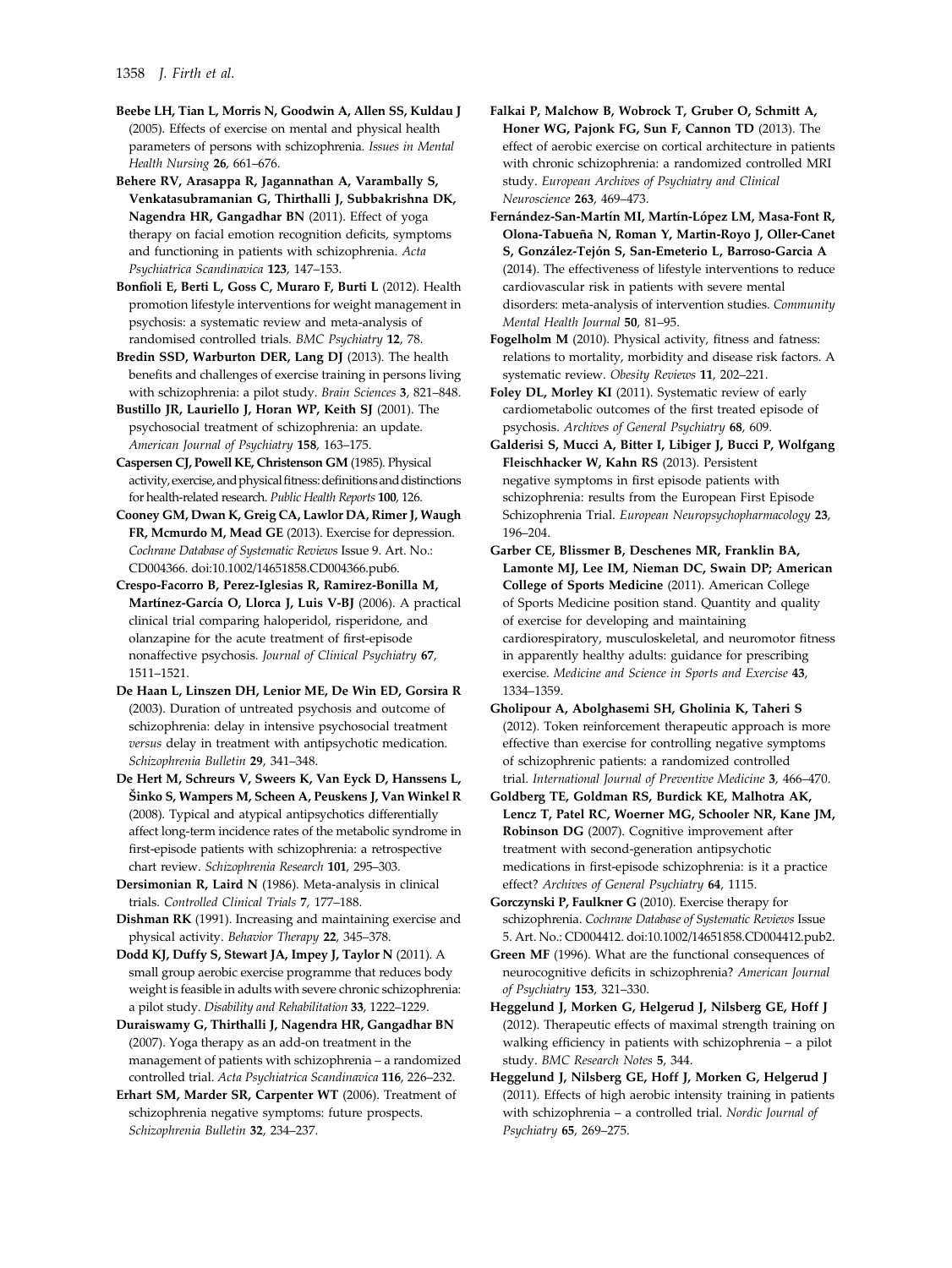<span id="page-16-0"></span>Hennekens CH, Hennekens AR, Hollar D, Casey DE (2005). Schizophrenia and increased risks of cardiovascular disease. American Heart Journal 150, 1115–1121.

Hert M, Schreurs V, Vancampfort D, Winkel R (2009). Metabolic syndrome in people with schizophrenia: a review. World Psychiatry 8, 15–22.

Higgins J, Altman DG, Gøtzsche PC, Jüni P, Moher D, Oxman AD, Savović J, Schulz KF, Weeks L, Sterne JA (2011). The Cochrane Collaboration's tool for assessing risk of bias in randomised trials. BMJ (Clinical Research Ed.) 343, d5928.

Higgins JP, Green S (2008). Cochrane Handbook for Systematic Reviews of Interventions. John Wiley & Sons Ltd: Chichester.

Janssen I, Katzmarzyk PT, Ross R (2004). Waist circumference and not body mass index explains obesity-related health risk. American Journal of Clinical Nutrition 79, 379–384.

Kern RS, Glynn SM, Horan WP, Marder SR (2009). Psychosocial treatments to promote functional recovery in schizophrenia. Schizophrenia Bulletin 35, 347–361.

Kirkpatrick B, Fenton WS, Carpenter WT, Marder SR (2006). The NIMH-MATRICS consensus statement on negative symptoms. Schizophrenia Bulletin 32, 214–219.

Knapp M, Mangalore R, Simon J (2004). The global costs of schizophrenia. Schizophrenia Bulletin 30, 279–293.

Kodama S, Saito K, Tanaka S, Maki M, Yachi Y, Asumi M, Sugawara A, Totsuka K, Shimano H, Ohashi Y (2009). Cardiorespiratory fitness as a quantitative predictor of all-cause mortality and cardiovascular events in healthy men and women. JAMA: The Journal of the American Medical Association 301, 2024–2035.

Laursen TM (2011). Life expectancy among persons with schizophrenia or bipolar affective disorder. Schizophrenia Research 131, 101–104.

Lee EH, Hui CL, Chang W, Chan SK, Li Y, Lee J, Lin JJ, Chen EY (2013). Impact of physical activity on functioning of patients with first-episode psychosis – a 6 months prospective longitudinal study. Schizophrenia Research 150, 538–541.

Malla A, Norman R, Schmitz N, Manchanda R, Bechard-Evans L, Takhar J, Haricharan R (2006). Predictors of rate and time to remission in first-episode psychosis: a two-year outcome study. Psychological Medicine 36, 649–658.

Mangalore R, Knapp M (2007). Cost of schizophrenia in England. Journal of Mental Health Policy and Economics 10, 23.

Manjunath RB, Varambally S, Thirthalli J, Basavaraddi IV, Gangadhar BN (2013). Efficacy of yoga as an add-on treatment for in-patients with functional psychotic disorder. Indian Journal of Psychiatry 55, S374–S378.

Martin JLR, Pérez V, Sacristán M, Rodríguez-Artalejo F, Martínez C, Álvarez E (2006). Meta-analysis of drop-out rates in randomised clinical trials, comparing typical and atypical antipsychotics in the treatment of schizophrenia. European Psychiatry 21, 11–20.

Marzolini S, Jensen B, Melville P (2009). Feasibility and effects of a group-based resistance and aerobic exercise program for individuals with severe schizophrenia: a

multidisciplinary approach. Mental Health and Physical Activity 2, 29–36.

McGowan S, Iqbal Z, Birchwood M (2008). Early interventions in psychosis. In Mental Health: From Policy to Practice (ed. C. Brooker, J. Repper and M. Brown), pp. 137–150. Elsevier: Oxford.

McIntosh AM, Owens DC, Moorhead WJ, Whalley HC, Stanfield AC, Hall J, Johnstone EC, Lawrie SM (2011). Longitudinal volume reductions in people at high genetic risk of schizophrenia as they develop psychosis. Biological Psychiatry 69, 953–958.

McNamee L, Mead G, MacGillivray S, Lawrie SM (2013). Schizophrenia, poor physical health and physical activity: evidence-based interventions are required to reduce major health inequalities. British Journal of Psychiatry 203, 239–241.

Morgan AJ, Parker AG, Alvarez-Jimenez M, Jorm AF (2013). Exercise and mental health: an Exercise and Sports Science Australia commissioned review. Journal of Exercise Physiology Online 16, 64–73.

Myers J, Kaykha A, George S, Abella J, Zaheer N, Lear S, Yamazaki T, Froelicher V (2004). Fitness versus physical activity patterns in predicting mortality in men. American Journal of Medicine 117, 912–918.

National Institute for Health and Care Excellence (2014). Psychosis and Schizophrenia in Adults: Treatment and Management (Clinical guideline 178). National Institute for Health and Care Excellence: London.

National Institute for Health and Clinical Excellence (2010). Schizophrenia: The NICE Guideline on Core Interventions in the Treatment and Management of Schizophrenia in Adults in Primary and Secondary Care (Updated edition). The British Psychological Society and the Royal College of Psychiatrists: London.

Pajonk FG, Wobrock T, Gruber O, Scherk H, Berner D, Kaizl I, Kierer A, Muller S, Oest M, Meyer T, Backens M, Schneider-Axmann T, Thornton AE, Honer WG, Falkai P (2010). Hippocampal plasticity in response to exercise in schizophrenia. Archives of General Psychiatry 67, 133–143.

Perraton LG, Kumar S, Machotka Z (2010). Exercise parameters in the treatment of clinical depression: a systematic review of randomized controlled trials. Journal of Evaluation in Clinical Practice 16, 597–604.

Phutane VH, Tek C, Chwastiak L, Ratliff JC, Ozyuksel B, Woods SW, Srihari VH (2011). Cardiovascular risk in a first-episode psychosis sample: a 'critical period' for prevention? Schizophrenia Research 127, 257–261.

Rabinowitz J, Levine SZ, Garibaldi G, Bugarski-Kirola D, Berardo CG, Kapur S (2012). Negative symptoms have greater impact on functioning than positive symptoms in schizophrenia: analysis of CATIE data. Schizophrenia Research 137, 147–150.

Robison J, Rogers MA (1994). Adherence to exercise programmes. Sports Medicine 17, 39–52.

Scheewe TW, Backx FJG, Takken T, Jorg F, Van Strater ACP, Kroes AG, Kahn RS, Cahn W (2013a). Exercise therapy improves mental and physical health in schizophrenia: a randomised controlled trial. Acta Psychiatrica Scandinavica 127, 464–473.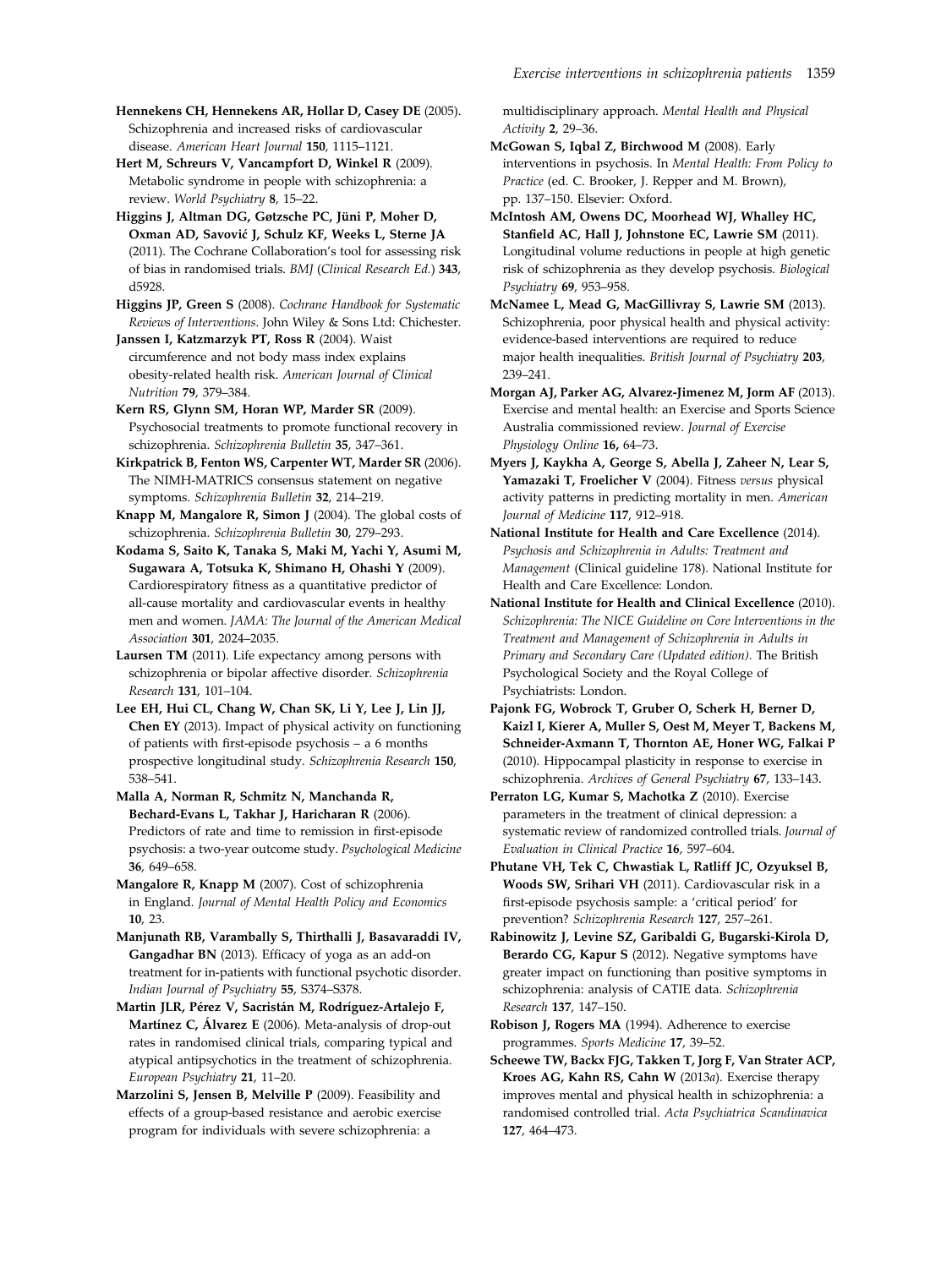<span id="page-17-0"></span>1360 J. Firth et al.

Scheewe TW, Takken T, Kahn RS, Cahn W, Backx FJG (2012). Effects of exercise therapy on cardiorespiratory fitness in patients with schizophrenia. Medicine and Science in Sports and Exercise 44, 1834–1842.

Scheewe TW, Van Haren NEM, Sarkisyan G, Schnack HG, Brouwer RM, De Glint M, Hulshoff Pol HE, Backx FJG, Kahn RS, Cahn W (2013b). Exercise therapy, cardiorespiratory fitness and their effect on brain volumes: a randomised controlled trial in patients with schizophrenia and healthy controls. European Neuropsychopharmacology 23, 675–685.

Schizophrenia Commission (2012). The Abandoned Illness: A Report from the Schizophrenia Commission. Rethink Mental Illness: London.

Schwartz JE, Fennig S, Tanenberg-Karant M, Carlson G, Craig T, Galambos N, Lavelle J, Bromet EJ (2000). Congruence of diagnoses 2 years after a first-admission diagnosis of psychosis. Archives of General Psychiatry 57, 593–600.

Scott CL (2003). Diagnosis, prevention, and intervention for the metabolic syndrome. American Journal of Cardiology 92, 35–42.

Smith PJ, Blumenthal JA, Hoffman BM, Cooper H, Strauman TA, Welsh-Bohmer K, Browndyke JN, Sherwood A (2010). Aerobic exercise and neurocognitive performance: a meta-analytic review of randomized controlled trials. Psychosomatic Medicine 72, 239–252.

Vancampfort D, Knapen J, Probst M, Scheewe T, Remans S, De Hert M (2012a). A systematic review of correlates of

physical activity in patients with schizophrenia. Acta Psychiatrica Scandinavica 125, 352–362.

- Vancampfort D, Probst M, Scheewe T, Knapen J, De Herdt A, De Hert M (2012b). The functional exercise capacity is correlated with global functioning in patients with schizophrenia. Acta Psychiatrica Scandinavica 125, 382–387.
- Vancampfort D, Probst M, Sweers K, Maurissen K, Knapen J, Willems J, Heip T, De Hert M (2012c). Eurofit test battery in patients with schizophrenia or schizoaffective disorder: reliability and clinical correlates. European Psychiatry 27, 416–421.
- Vancampfort D, Wampers M, Mitchell AJ, Correll CU, Herdt A, Probst M, Hert M (2013). A meta-analysis of cardio-metabolic abnormalities in drug naïve, firstepisode and multi-episode patients with schizophrenia versus general population controls. World Psychiatry 12, 240–250.
- Varambally S, Gangadhar BN, Thirthalli J, Jagannathan A, Kumar S, Venkatasubramanian G, Muralidhar D, Subbakrishna DK, Nagendra HR (2012). Therapeutic efficacy of add-on yoga as an intervention in stabilized outpatient schizophrenia: randomized controlled comparison with exercise and waitlist. Indian Journal of Psychiatry 54, 227–232.
- World Health Organization (2010). Global Recommendations on Physical Activity for Health, pp. 8–10. World Health Organization: Geneva.